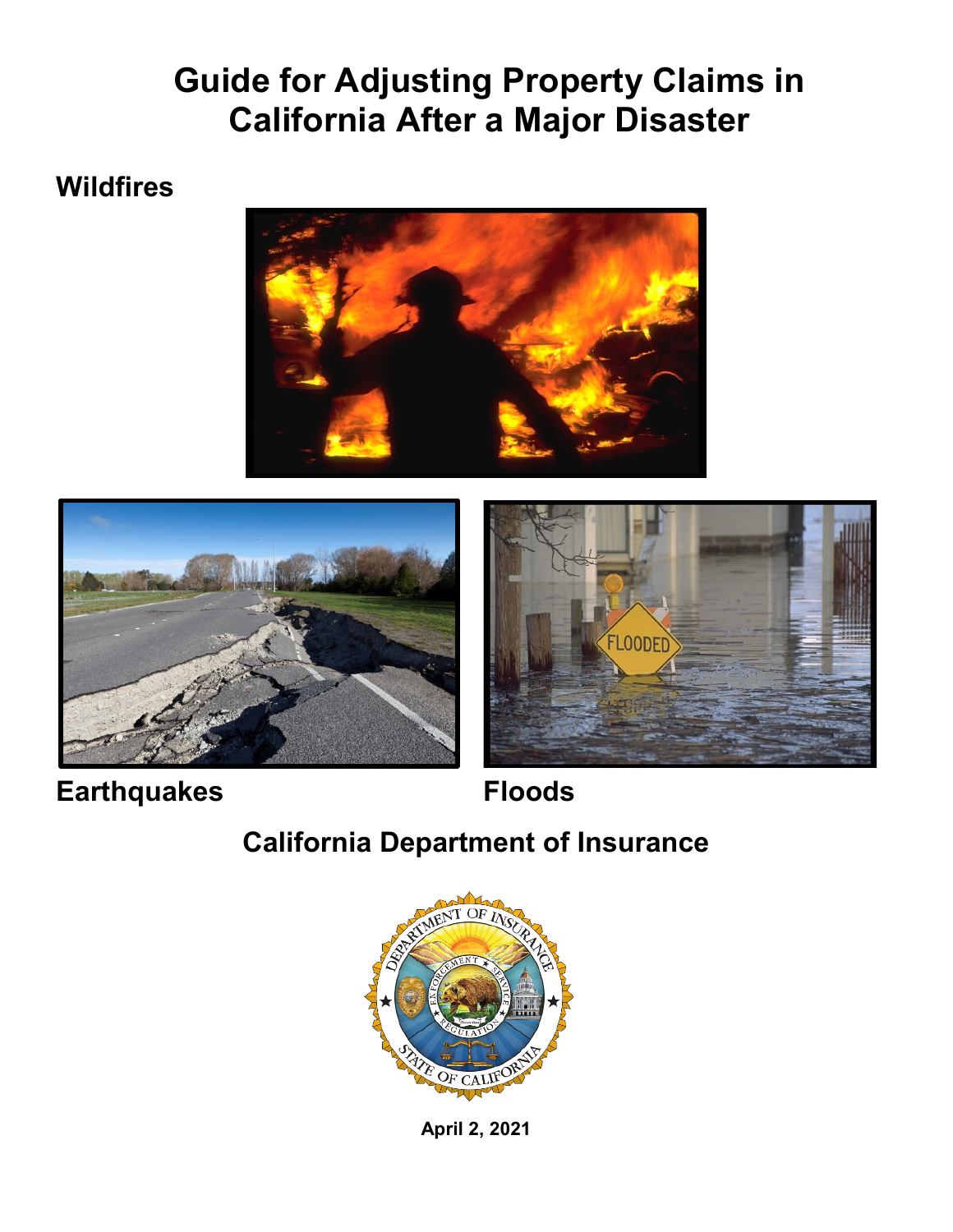## **Guide for Adjusting Property Claims in California After a Major Disaster**

## **Table of Contents**

| What is an Insurance Adjuster, Who is Required to Hold<br>this License, and Who Needs to be Registered?<br>Registration of Independent Insurance Adjuster Employees5 |  |
|----------------------------------------------------------------------------------------------------------------------------------------------------------------------|--|
| In the Event of an Emergency Situation Declared by the                                                                                                               |  |
| <b>Insurance Commissioner</b>                                                                                                                                        |  |
|                                                                                                                                                                      |  |
|                                                                                                                                                                      |  |
|                                                                                                                                                                      |  |
| <b>Required Insurance Adjuster Training</b>                                                                                                                          |  |
|                                                                                                                                                                      |  |
| CDI's Annual Notice and Guide for Adjusting Property                                                                                                                 |  |
|                                                                                                                                                                      |  |
|                                                                                                                                                                      |  |
| Information Relevant to Evaluating Damage Caused by an Emergency,<br>Catastrophe, Disaster, or Other Similar Occurrence                                              |  |
|                                                                                                                                                                      |  |
|                                                                                                                                                                      |  |
| <b>Additional Living Expenses</b>                                                                                                                                    |  |
|                                                                                                                                                                      |  |
| Time Limit to Collect Additional Living Expenses9                                                                                                                    |  |
|                                                                                                                                                                      |  |
|                                                                                                                                                                      |  |
|                                                                                                                                                                      |  |
|                                                                                                                                                                      |  |
|                                                                                                                                                                      |  |
| Duties Upon Receipt of Communications                                                                                                                                |  |
|                                                                                                                                                                      |  |
|                                                                                                                                                                      |  |
| <b>Response Timelines and Written Communication</b>                                                                                                                  |  |
|                                                                                                                                                                      |  |
| Rebuilding in Current Location or Rebuilding or                                                                                                                      |  |
|                                                                                                                                                                      |  |
|                                                                                                                                                                      |  |
|                                                                                                                                                                      |  |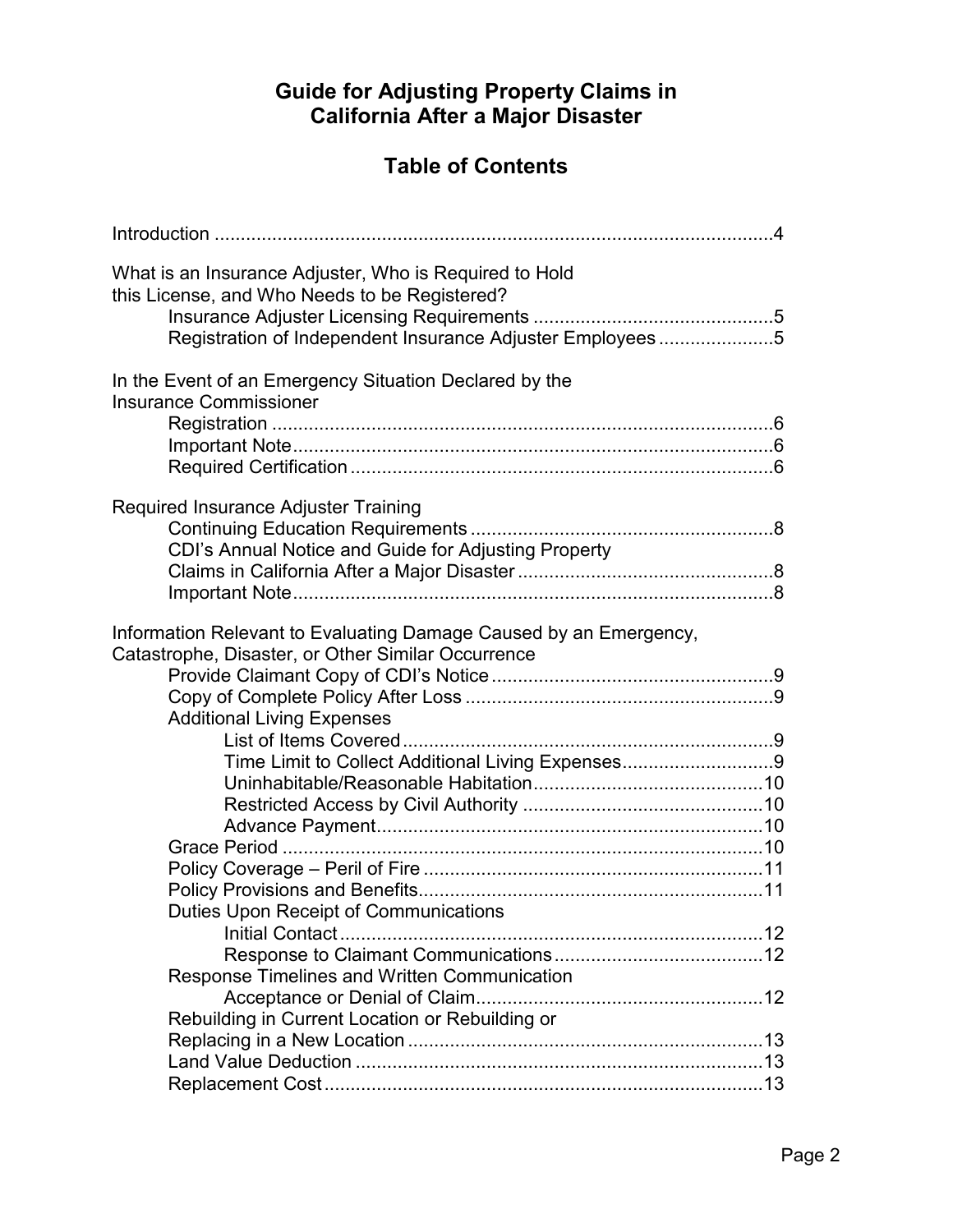| <b>Prohibited Conduct</b>           |  |
|-------------------------------------|--|
|                                     |  |
|                                     |  |
|                                     |  |
|                                     |  |
|                                     |  |
|                                     |  |
|                                     |  |
|                                     |  |
|                                     |  |
|                                     |  |
| <b>Additional Adjuster Training</b> |  |
|                                     |  |
|                                     |  |

Disclaimer:

This Guide is for informational purposes only. The actual terms and methods of evaluating damage caused by an emergency, catastrophe, disaster, or other similar occurrence and related laws prevail over the information provided in this Guide. The information contained in this Guide does not create rights or obligations on the part of the insured, the insurer, the agent, the broker, the licensed adjuster, the employee and the adjuster not licensed in California, or the California Department of Insurance. This Guide is not intended to be a substitute for the actual training of the insurance adjuster, employee, or adjuster not licensed in California [California Insurance Code [sections 14022 \(a\)\(2\),](http://leginfo.legislature.ca.gov/faces/codes_displaySection.xhtml?lawCode=INS§ionNum=14022.) [14022.5\(a\)\(3\),](http://leginfo.legislature.ca.gov/faces/codes_displaySection.xhtml?lawCode=INS§ionNum=14022.5.) [section 14046](http://leginfo.legislature.ca.gov/faces/codes_displaySection.xhtml?lawCode=INS§ionNum=14046.) (a)(2), and [14046\(](http://leginfo.legislature.ca.gov/faces/codes_displaySection.xhtml?lawCode=INS§ionNum=14046.)c)].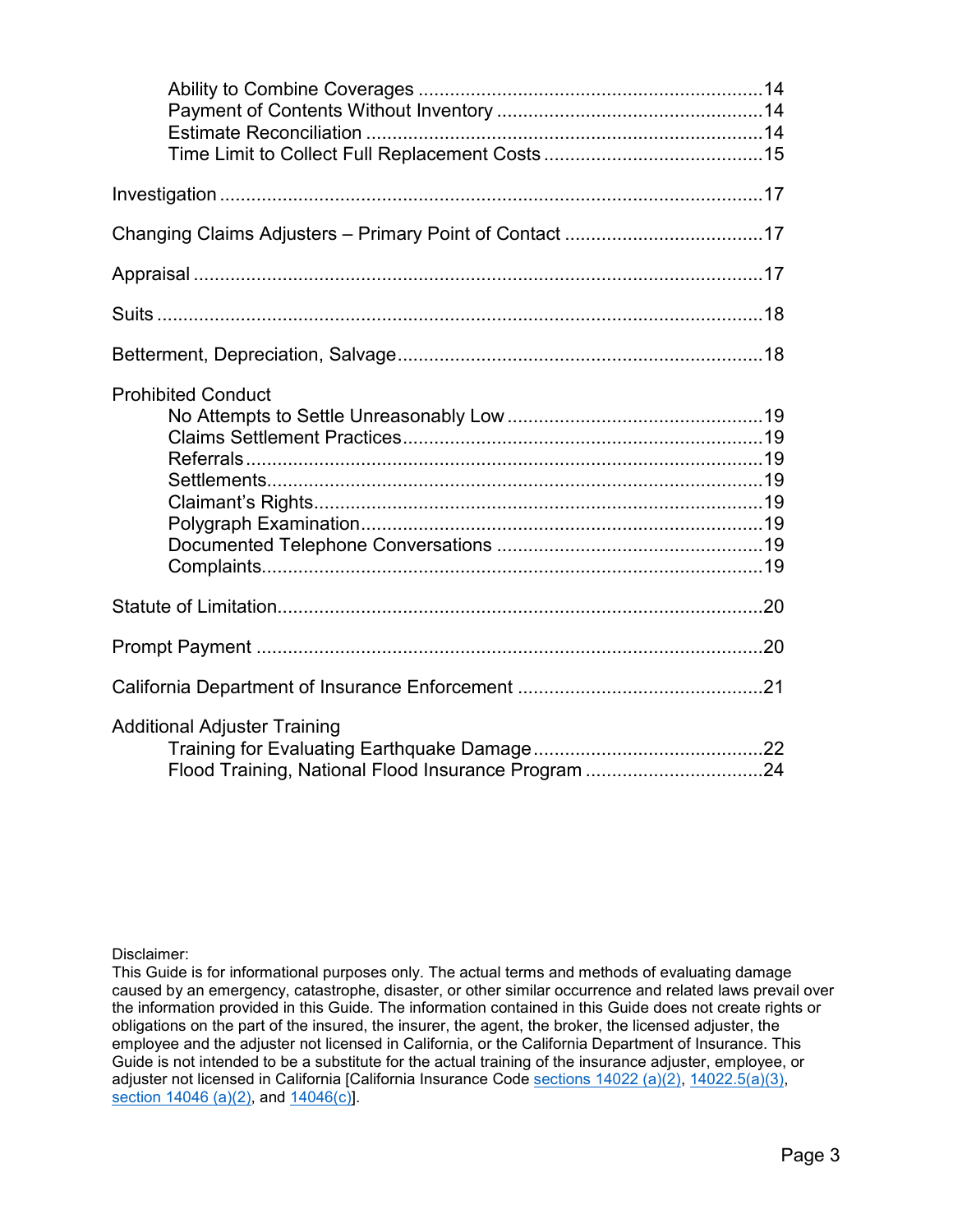#### **Introduction**

Since at least [2007,](http://www.insurance.ca.gov/0250-insurers/0300-insurers/0200-bulletins/bulletin-notices-commiss-opinion/upload/2007NewLawsNoticeCAWildfires-2.pdf) the California Department of Insurance (CDI) has distributed notices to insurers, agents/brokers, and adjusters regarding the significant California laws that pertain to residential property insurance policies. These notices can be found on CDI's [Wildfire Resources](http://www.insurance.ca.gov/01-consumers/140-catastrophes/WildfireResources.cfm) web page.

On October 3, 2019, Governor Gavin Newsom signed Senate Bill (SB) 240, authored by Senator Bill Dodd (Chapter 502, Statutes of 2019), the Insurance Adjuster Act. This bill took effect immediately and added [section 14046](http://leginfo.legislature.ca.gov/faces/codes_displaySection.xhtml?lawCode=INS§ionNum=14046.) to the California Insurance Code, which requires CDI to annually prepare a [Notice](http://www.insurance.ca.gov/0250-insurers/0300-insurers/0200-bulletins/bulletin-notices-commiss-opinion/upload/Significant_California_Laws_Pertaining_to_Residential_Property_Insurance_Policies-Declared_State_of_Emergency-2021-FINAL.pdf) that describes the most significant California laws pertaining to property insurance policies, including those related to a declared state of emergency.

In addition, California Insurance Code (Cal. Ins. Code) section  $14046(a)(2)$  requires CDI to prepare and deliver to all licensed insurance adjusters a guide that includes information relevant to evaluating damage caused by an emergency, catastrophe, disaster, or other similar occurrence, including wildfires. To meet this requirement, CDI developed this Guide for Adjusting Property Claims in California After a Major Disaster (Guide).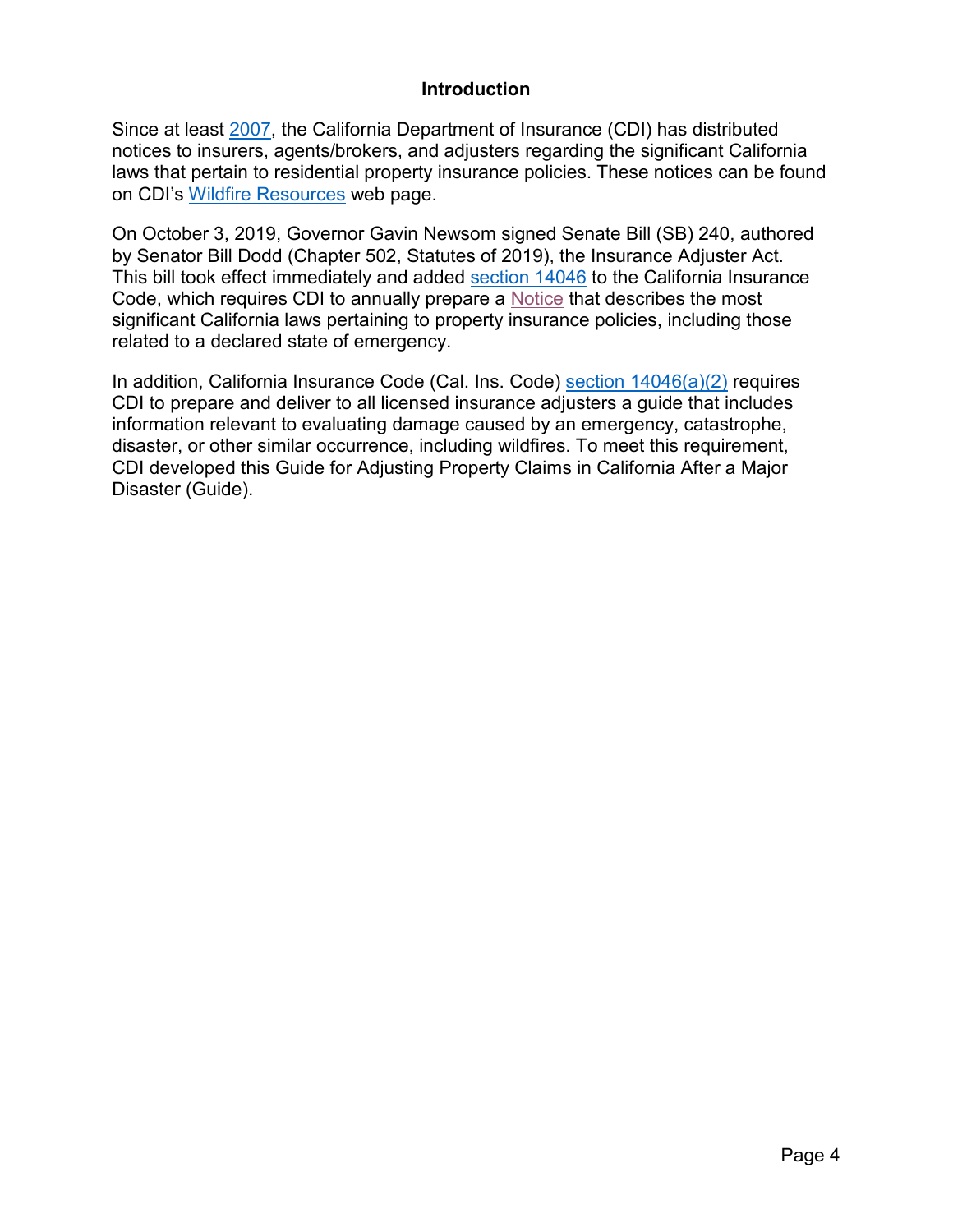#### **What is an Insurance Adjuster, Who is Required to Hold this License, and Who Needs to be Registered?**

An insurance adjuster is a person other than a private investigator who, for any consideration whatsoever, engages in the business of making an investigation for the purpose of obtaining information in the course of adjusting or participating in the disposal of any claim in connection with a policy of insurance or engages in soliciting insurance adjustment business (Cal. Ins. Code [section 14021\)](http://leginfo.legislature.ca.gov/faces/codes_displaySection.xhtml?lawCode=INS§ionNum=14021.).

**Insurance Adjuster Licensing Requirements –** A person adjusting or settling property and casualty claims who is not employed exclusively and regularly by one employer in connection with the affairs of the employer only and who is not in an employeeemployer relationship with an insurance company, but works on behalf of an insurance company is performing the duties of an insurance adjuster and is required to be individually licensed as an insurance adjuster [Cal. Ins. Code section  $14022(a)(1)$ ].

Unless meeting the definition of a person exempted from the licensing requirements as stated in Cal. Ins. Code [section 14022,](http://leginfo.legislature.ca.gov/faces/codes_displaySection.xhtml?lawCode=INS§ionNum=14022.) all persons must obtain an insurance adjuster license prior to adjusting or participating in the disposal of any claim in connection with a policy of insurance or engaging in soliciting insurance adjustment business. To become a licensed adjuster, review CDI's [Adjuster Licensing Requirements.](http://www.insurance.ca.gov/0200-industry/0050-renew-license/0200-requirements/insurance-adjuster.cfm)

**Registration of Insurance Adjuster Employees –** The most common exemption to the individual insurance adjuster licensing requirements is those individuals who are employed by a qualified licensed insurance adjuster or qualified manager (Cal. Ins. Code [sections](http://leginfo.legislature.ca.gov/faces/codes_displaySection.xhtml?lawCode=INS§ionNum=14037.) 14037 and [14041\)](http://leginfo.legislature.ca.gov/faces/codes_displaySection.xhtml?lawCode=INS§ionNum=14041.). Insurance adjusters and qualified managers are required to report all employees who are authorized to negotiate claims settlements under the insurance adjuster license to CDI when applying for an adjuster license and when the license is renewed using one of the following registration services:

- CDI's Independent Insurance Adjuster Registration and Certification Online Services (Adjuster Online [Services\)](https://interactive.web.insurance.ca.gov/apex_extprd/f?p=205:999);
- $\triangleright$  Independent Insurance Adjuster List of Employees and Adjusters Not Licensed in California, [CDI-183;](http://www.insurance.ca.gov/0200-industry/0040-seek-producer-forms/0100-broker-agents/upload/FormCDI183.pdf) or,
- $\triangleright$  Written letter delivered to the California Department of Insurance, Attention: Adjuster Unit, 320 Capitol Mall, Sacramento, CA 95814.

CDI is to be informed within 30 days of any employee hired or terminated subsequent to the filing of the initial list – this is an on-going process (Title 10, California Code of Regulations (10 Cal. Code Regs.) [section 2691.12\)](https://govt.westlaw.com/calregs/Document/IF51751B00FCE11DF9A13C3ABA6273B68?viewType=FullText&listSource=Search&originationContext=Search+Result&transitionType=SearchItem&contextData=(sc.Search)&navigationPath=Search%2fv1%2fresults%2fnavigation%2fi0ad62d2c0000016f59342eb382cf0f1c%3fNav%3dREGULATION_PUBLICVIEW%26fragmentIdentifier%3dIF51751B00FCE11DF9A13C3ABA6273B68%26startIndex%3d1%26transitionType%3dSearchItem%26contextData%3d%2528sc.Default%2529%26originationContext%3dSearch%2520Result&list=REGULATION_PUBLICVIEW&rank=1&t_T1=10&t_T2=2691.12&t_S1=CA+ADC+s).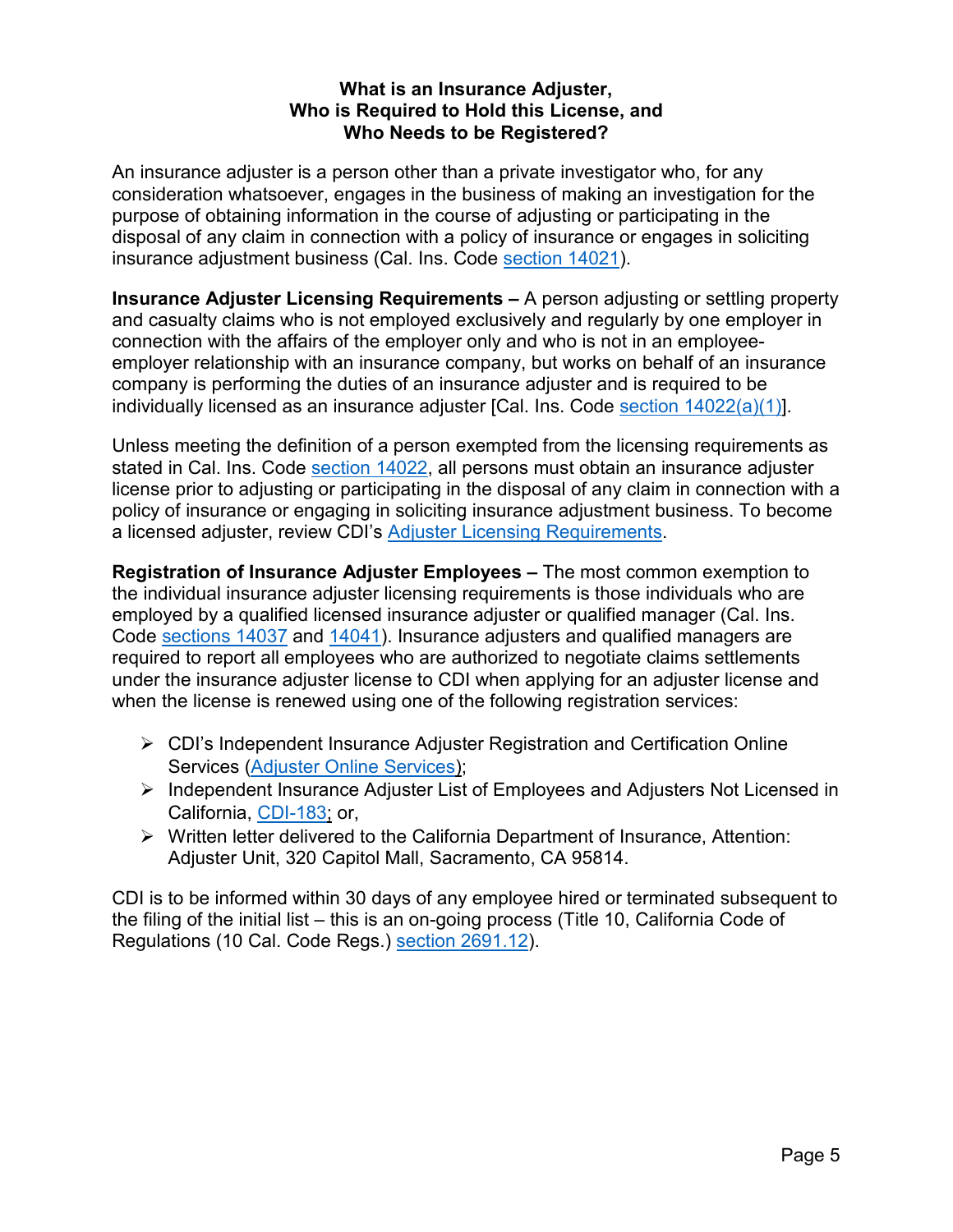## **In the Event of an Emergency Situation Declared by the Insurance Commissioner**

**– Registration –** When the Commissioner declares an emergency situation, insurers, licensed adjusters, and qualified managers must register with CDI all insurance adjuster employees and adjusters not licensed in California who are authorized to negotiate claims settlements on their behalf during the declared emergency (Cal. Ins. Code section [14022.5\)](http://leginfo.legislature.ca.gov/faces/codes_displaySection.xhtml?lawCode=INS§ionNum=14022.5.).

"Registration" or "registered" means submitting the names of insurance adjuster employees and adjusters not licensed in California to the Commissioner using one of the registration services listed below no later than 15 calendar days from the date they began claims adjusting activity in California [Cal. Ins. Code section [14022.5\(a\)\(2\)\]](http://leginfo.legislature.ca.gov/faces/codes_displaySection.xhtml?lawCode=INS§ionNum=14022.5.):



- CDI's new Insurance Adjuster Registration and Certification Online Services (Adjuster Online [Services\)](https://interactive.web.insurance.ca.gov/apex_extprd/f?p=205:999) Note: This [Adjuster](https://interactive.web.insurance.ca.gov/apex_extprd/f?p=205:999) Online Service will be available at the time the Insurance Commissioner declares an emergency situation in California;
- Independent Insurance Adjuster List of Employees and Adjusters Not Licensed in California, [CDI-183;](http://www.insurance.ca.gov/0200-industry/0040-seek-producer-forms/0100-broker-agents/upload/FormCDI183.pdf) or,
- Written letter delivered to the California Department of Insurance, Attention: Adjuster Unit, 320 Capitol Mall, Sacramento, CA 95814.

Registration for claims adjusting activities arising out of an emergency is valid for a period of 180 days from the date of the registration of the employee or adjuster not licensed in California. Before the lapse of that period, CDI may deem a 180-day extension is appropriate if a request by a supervising licensed adjuster or admitted insurer is received [Cal. Ins. Code section [14022.5\(c\)\]](http://leginfo.legislature.ca.gov/faces/codes_displaySection.xhtml?lawCode=INS§ionNum=14022.5.).

**Important Note:** For the registration to be valid for insurance adjuster employees and adjusters not licensed in California who are authorized to negotiate claims settlements when the Commissioner declares an emergency situation, the adjuster employee and adjuster not licensed in California must complete the required certification as stated below [Cal. Ins. Code section [14022.5\(d\)\]](http://leginfo.legislature.ca.gov/faces/codes_displaySection.xhtml?lawCode=INS§ionNum=14022.5.).

**Required Certification –** Insurance adjuster employees and adjusters not licensed in California must submit to CDI a certification, under penalty of perjury, that they have read and understand CDI's most recent [Notice](http://www.insurance.ca.gov/0250-insurers/0300-insurers/0200-bulletins/bulletin-notices-commiss-opinion/upload/Significant_California_Laws_Pertaining_to_Residential_Property_Insurance_Policies-Declared_State_of_Emergency-2021-FINAL.pdf) and this Guide for adjusting property claims in California **or their registrations are invalid**. The following are two methods for employees and adjusters not licensed in California to submit their completed certifications: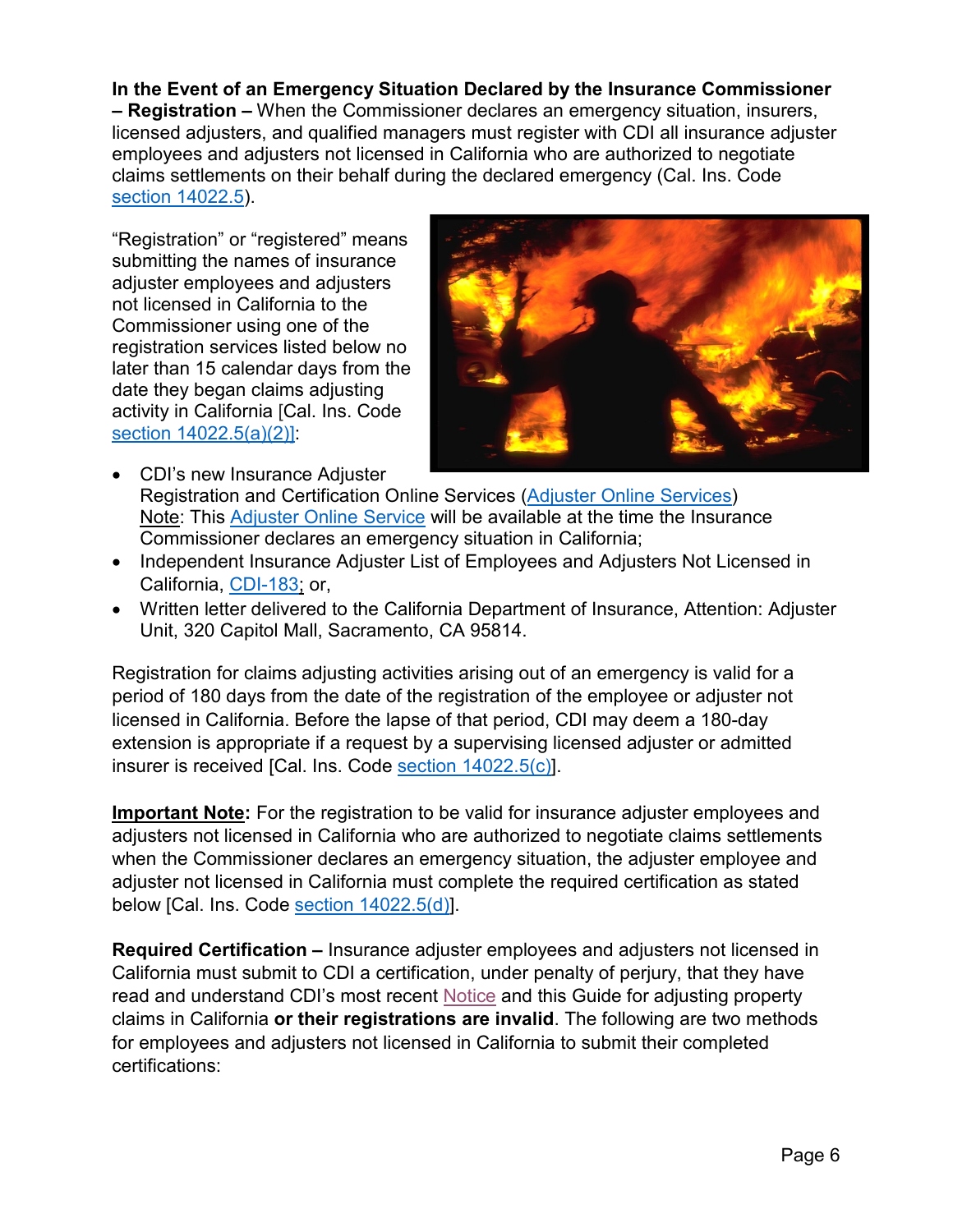1) [Adjuster Online Services](https://interactive.web.insurance.ca.gov/apex_extprd/f?p=205:999) – At the time the names of the insurance adjuster employees and adjusters not licensed in California are submitted to CDI, the Adjuster Online [Services](https://interactive.web.insurance.ca.gov/apex_extprd/f?p=205:999) will create an email that provides instructions on how the employee or adjuster not licensed in California can electronically certify, under penalty of perjury, that they have read and understand CDI's [Notice](http://www.insurance.ca.gov/0250-insurers/0300-insurers/0200-bulletins/bulletin-notices-commiss-opinion/upload/Significant_California_Laws_Pertaining_to_Residential_Property_Insurance_Policies-Declared_State_of_Emergency-2021-FINAL.pdf) and this Guide. The insurer, licensed adjuster, or qualified manager will need to insert the employee's or adjuster not licensed in California's email address to send the instructions.

Note: This [Adjuster](https://interactive.web.insurance.ca.gov/apex_extprd/f?p=205:999) Online Service will be available at the time the Insurance Commissioner declares an emergency situation in California.

2) Certification - Adjusters Not Licensed in California, Declared Emergency Situation by the Commissioner, CDI-184 –Insurance adjusters, qualified managers, and insurers who submit a completed Independent Insurance Adjuster List of Employees and Adjusters Not Licensed in California, [CDI-183,](http://www.insurance.ca.gov/0200-industry/0040-seek-producer-forms/0100-broker-agents/upload/FormCDI183.pdf) or submit a written letter, are required to provide their employees and adjusters not licensed in California with copies or links to CDI's [Notice,](http://www.insurance.ca.gov/0250-insurers/0300-insurers/0200-bulletins/bulletin-notices-commiss-opinion/upload/Significant_California_Laws_Pertaining_to_Residential_Property_Insurance_Policies-Declared_State_of_Emergency-2021-FINAL.pdf) CDI's Guide, and a copy of the Certification – Adjusters Not Licensed in California, Declared Emergency Situation by the Commissioner, CDI-184**.** CDI-184 can be submitted to CDI by email, fax, or U.S. mail using the delivery information provided on the form. [Cal. Ins. Code section [14022.5\(a\)\(3\)\]](http://leginfo.legislature.ca.gov/faces/codes_displaySection.xhtml?lawCode=INS§ionNum=14022.5.)

Note: The Certification – Adjusters Not Licensed in California, Declared Emergency Situation by the Commissioner, CDI-184, will be available at the time the Insurance Commissioner declares an emergency situation in California.

The work performed by insurance adjuster employees and adjusters not licensed in California must be under the active direction, control, charge, or management of a licensed adjuster, qualified manager, or insurer authorized to conduct business in California. [Cal. Ins. Code sections  $14022.5(a)(1)$  and  $14029(a)$ ]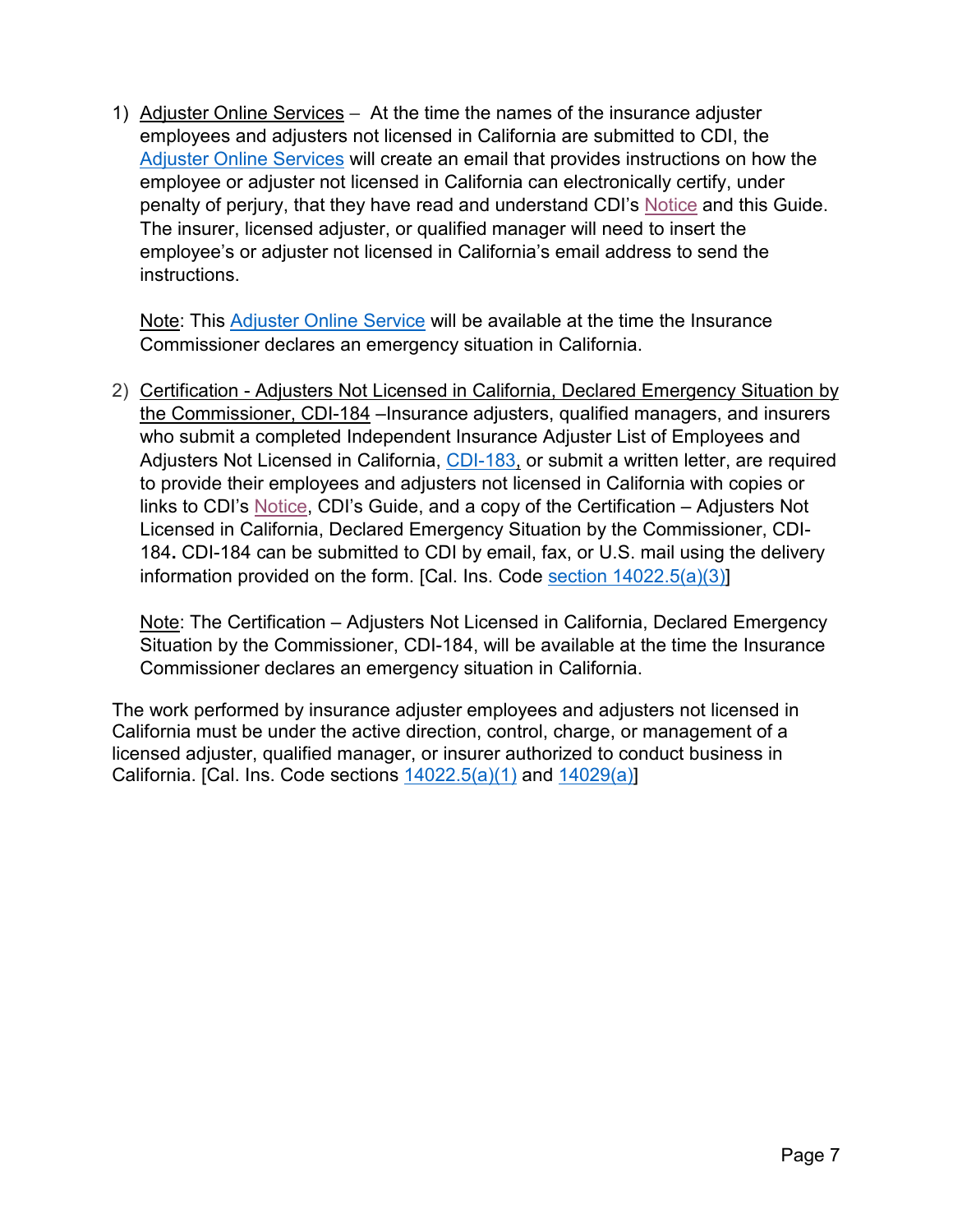## **Required Insurance Adjuster Training**

**Continuing Education Requirements –** Licensed insurance adjusters are required to complete a minimum of 24 hours of continuing education hours each two-year license term, of which 3 hours are to be in ethics. The continuing education courses pertain to topics such as homeowners, dwelling, commercial insurance coverages, the Adjuster Act, adjusting losses, Fair Claims Settlement Practices, and the duties and responsibilities of an insurance adjuster licensee. Licensed insurance adjusters can use CDI's [Education Provider and Course Search](https://interactive.web.insurance.ca.gov/providercourselookup/index.jsp) to locate the required courses to complete their continuing education requirement. (Cal. Ins. Code [section 14090.1\)](http://leginfo.legislature.ca.gov/faces/codes_displaySection.xhtml?lawCode=INS§ionNum=14090.1.)

**CDI's Annual Notice and Guide for Adjusting Property Claims in California After a Major Disaster –** In January each year, CDI's [Notice](http://www.insurance.ca.gov/0250-insurers/0300-insurers/0200-bulletins/bulletin-notices-commiss-opinion/upload/Significant_California_Laws_Pertaining_to_Residential_Property_Insurance_Policies-Declared_State_of_Emergency-2021-FINAL.pdf) and Guide will be distributed to licensed insurance adjusters, qualified managers, and insurers admitted in the state of California. This is in addition to the required Cal. Ins. Code [Sections 790 through](https://leginfo.legislature.ca.gov/faces/codes_displayText.xhtml?lawCode=INS&division=1.&title=&part=2.&chapter=1.&article=6.5.)  [790.15,](https://leginfo.legislature.ca.gov/faces/codes_displayText.xhtml?lawCode=INS&division=1.&title=&part=2.&chapter=1.&article=6.5.) [Fair Claims Settlement Practices Regulations,](http://www.insurance.ca.gov/01-consumers/130-laws-regs-hearings/05-CCR/fair-claims-regs.cfm) and 10 Cal. Code Regs. [sections](http://www.insurance.ca.gov/01-consumers/130-laws-regs-hearings/05-CCR/fair-claims-regs.cfm)  [2695.1 - 2696.14](http://www.insurance.ca.gov/01-consumers/130-laws-regs-hearings/05-CCR/fair-claims-regs.cfm) training for all claims adjusters. The training and certification are to be completed by all claims adjusters on or before September 1 of each calendar year. (10 Cal. Code Regs. [section 2695.6\)](https://govt.westlaw.com/calregs/Document/IBFBCF8C0D49211DEBC02831C6D6C108E?viewType=FullText&listSource=Search&list=REGULATION_PUBLICVIEW&rank=6&grading=na&originationContext=previousnextdocument&transitionType=SearchItem&contextData=(sc.Default)&navigationPath=Search%2fv1%2fresults%2fnavigation%2fi0ad62d330000016b707b92d1f8296788%3fNav%3dREGULATION_PUBLICVIEW%26fragmentIdentifier%3dIDD5DD2006A9C11DFB847F76A5579CA98%26startIndex%3d1%26contextData%3d%2528sc.Default%2529%26transitionType%3dSearchItem&t_T1=10&t_T2=2695&t_S1=CA+ADC+s#co_term_773)

**Important Note:** After a public official declares a state of emergency, as defined in Government Code [section 8558,](http://leginfo.legislature.ca.gov/faces/codes_displaySection.xhtml?lawCode=GOV§ionNum=8558.) licensed adjusters and qualified managers are to require the employees and nonlicensed adjusters under their supervision to read and understand CDI's most recent [Notice](http://www.insurance.ca.gov/0250-insurers/0300-insurers/0200-bulletins/bulletin-notices-commiss-opinion/upload/Significant_California_Laws_Pertaining_to_Residential_Property_Insurance_Policies-Declared_State_of_Emergency-2021-FINAL.pdf) and this Guide no later than 15 calendar days from the date on which the employee began claims adjusting activity in California. [Cal. Ins. Code section  $14022(a)(2)$ ]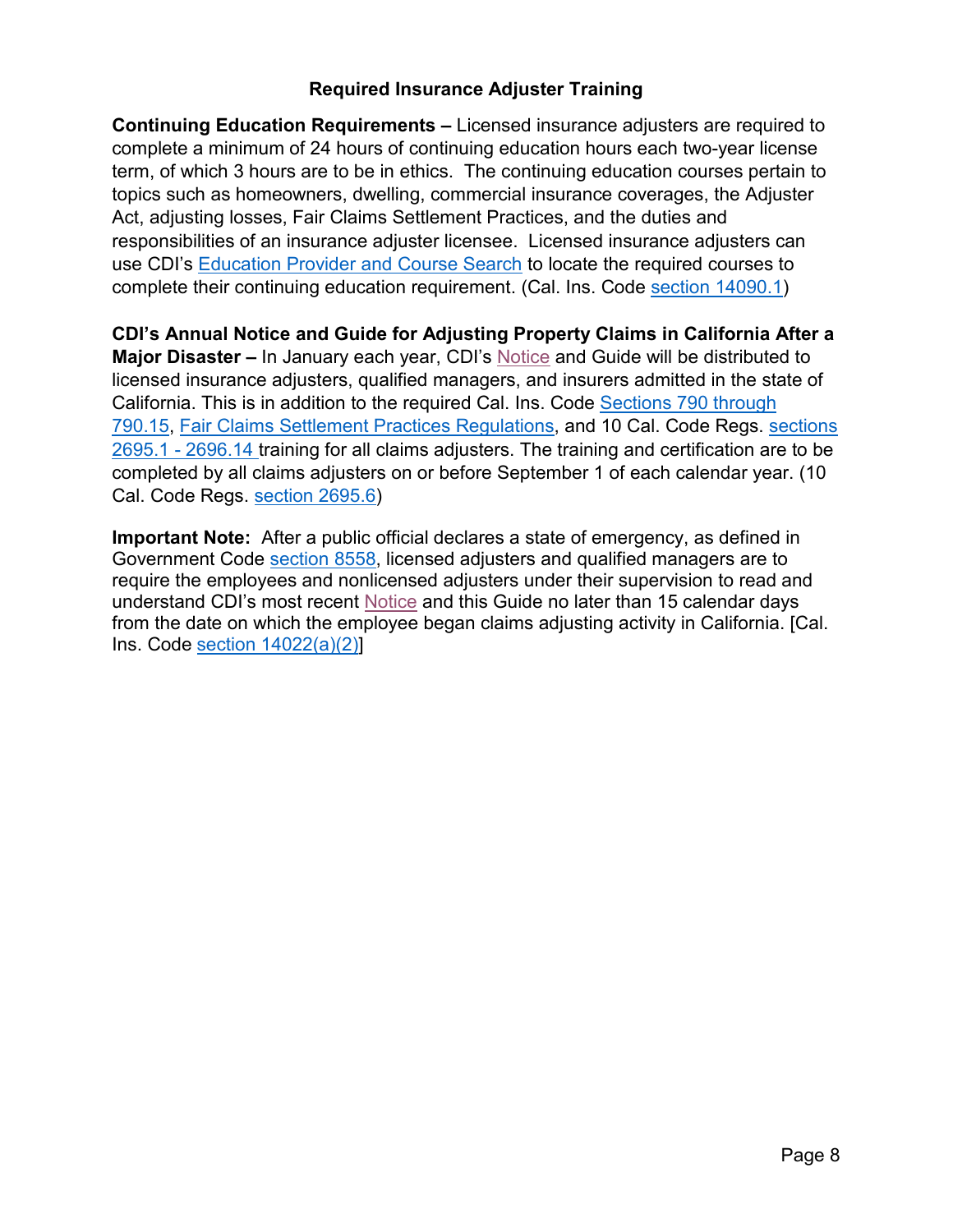#### **Information Relevant to Evaluating Damage Caused by an Emergency, Catastrophe, Disaster, or Other Similar Occurrence**

CDI's [Notice](http://www.insurance.ca.gov/0250-insurers/0300-insurers/0200-bulletins/bulletin-notices-commiss-opinion/upload/Significant_California_Laws_Pertaining_to_Residential_Property_Insurance_Policies-Declared_State_of_Emergency-2021-FINAL.pdf) emphasizes that all claims adjusters, whether licensed in California or not, who are assigned to adjust claims in California must be properly trained on all laws relating to property and casualty insurance claims handling and the California Unfair Practices Act, [Fair Claims Settlement Practices Regulations.](http://www.insurance.ca.gov/01-consumers/130-laws-regs-hearings/05-CCR/fair-claims-regs.cfm) Some insurance laws are specifically triggered by a declared disaster and impact how claims are paid and the various timeframes for payment of claims that supersede policy provisions to the contrary.

The following California Insurance Code Sections and [Fair Claims Settlement Practices](http://www.insurance.ca.gov/01-consumers/130-laws-regs-hearings/05-CCR/fair-claims-regs.cfm)  [Regulations](http://www.insurance.ca.gov/01-consumers/130-laws-regs-hearings/05-CCR/fair-claims-regs.cfm) pertain to property and casualty insurance claims handling:

**Provide Claimant a Copy of CDI's Notice:** For a claim under a policy of residential property insurance arising as a result of a declared state of emergency, as defined in Government Code [section 8558,](http://leginfo.legislature.ca.gov/faces/codes_displaySection.xhtml?lawCode=GOV§ionNum=8558.) or other emergency declared by a public official, insurers are required to provide the insured with a copy of the most recent CDI Notice no later than 15 calendar days from the date on which the insurer received notice of the claim. [Cal. Ins. Code section [14046\(b\)\]](http://leginfo.legislature.ca.gov/faces/codes_displaySection.xhtml?lawCode=INS§ionNum=14046.)

**Copy of Complete Policy After a Loss:** After a covered loss under a policy covered by Cal. Ins. Code [section 2071,](http://leginfo.legislature.ca.gov/faces/codes_displaySection.xhtml?lawCode=INS§ionNum=2071.) an insurer shall provide to the insured, free of charge, a complete, current copy of the insured's policy within 30 calendar days of receipt of a request from the insured. The policy must include the full insurance policy, any endorsements, and the declarations page. (Cal. Ins. Code [section 2084\)](http://leginfo.legislature.ca.gov/faces/codes_displaySection.xhtml?lawCode=INS§ionNum=2084.)

**Additional Living Expenses – List of Items Covered:** Insurance companies are required to provide the insured with a list of items that an insurer believes would be covered under the policy, if requested by the insured. [Cal. Ins. Code section  $2060(a)$ ]

**Additional Living Expenses – Time Limit to Collect Additional Living Expenses:**  In the event of a covered loss relating to a state of emergency, as defined in Government Code [section 8558,](https://leginfo.legislature.ca.gov/faces/codes_displaySection.xhtml?lawCode=GOV§ionNum=8558.) on and after July 1, 2021, coverage for additional living expenses (or loss of use) shall be for at least 24 months from the inception of the loss, but shall be subject to other policy provisions. An insurer shall grant an extension of up to 12 additional months, for a total of 36 months, if an insured acting in good faith and with reasonable diligence encounters a delay or delays in the reconstruction process that are the result of circumstances beyond the control of the insured. Circumstances beyond the control of the insured include, but are not limited to, unavoidable construction permit delays, lack of necessary construction materials, and lack of available contractors to perform the necessary work. Additional extensions of six months shall be provided to policyholders for good cause. [Cal. Ins. Code section  $2060(b)(1)$ ]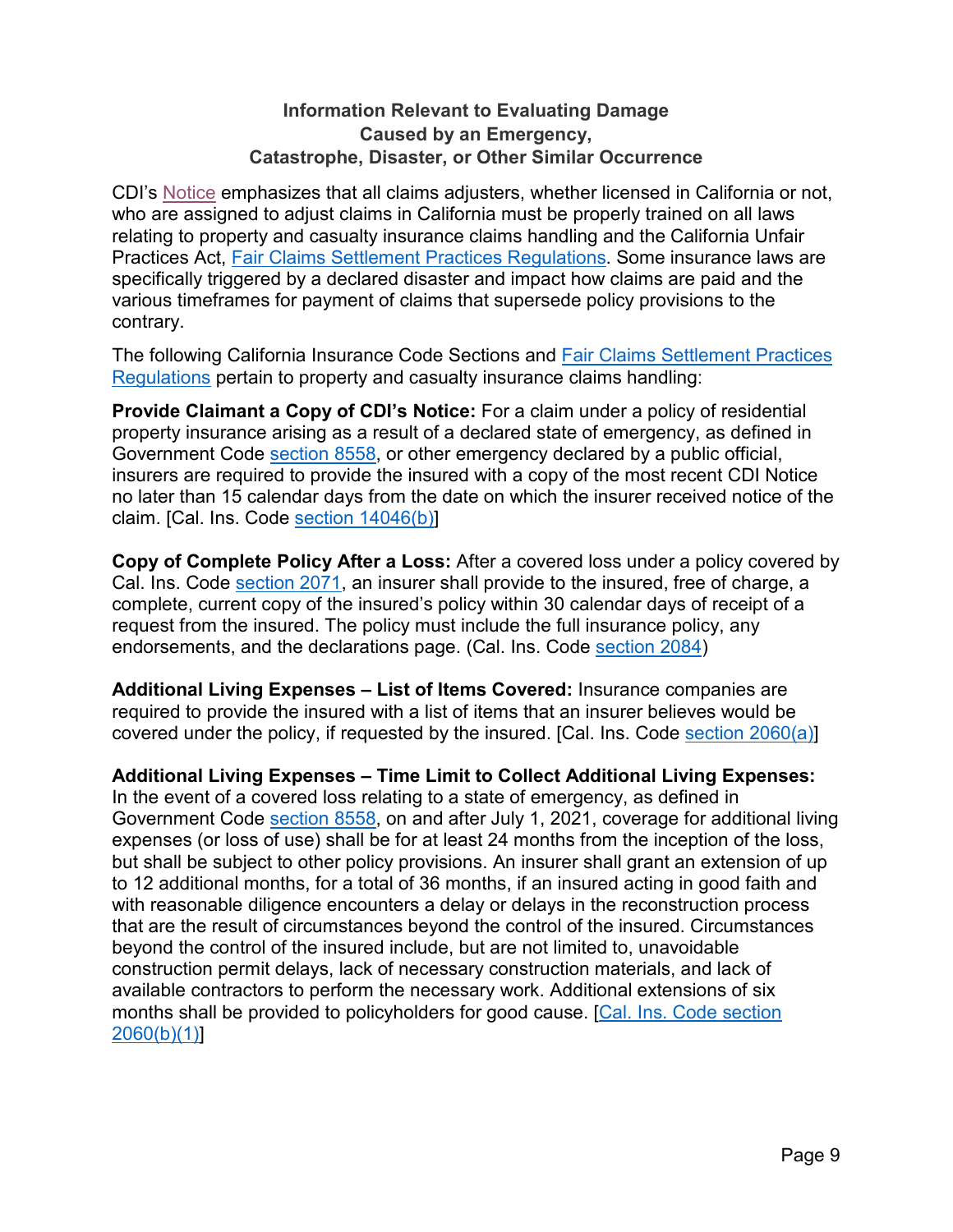**Additional Living Expenses – Uninhabitable/Reasonable Habitation:** If the insured home is rendered uninhabitable by a covered peril, on and after July 1, 2021, a policy that provides coverage for additional living expenses shall not limit the policyholder's right to recovery. However, an insurer may, in lieu of making living expense payments required by this subdivision, provide a reasonable alternative remedy that addresses the property condition that precludes reasonable habitation of the insured premises. The additional living expense coverage subject to this section does not include a utility public safety power shut off event, which is the de-energization of a portion of the electrical distribution or transmission system to reduce the risk of wildfire ignition. [Cal. Ins. Code [section 2060\(b\)\(2\)\]](https://leginfo.legislature.ca.gov/faces/codes_displaySection.xhtml?lawCode=INS§ionNum=2060.)

**Additional Living Expenses – Restricted Access by Civil Authority:** In the event of a state of emergency, as defined in Government Code [section 8558,](https://leginfo.legislature.ca.gov/faces/codes_displaySection.xhtml?lawCode=GOV§ionNum=8558.) for a loss that is otherwise not subject to Cal. Ins. Code [section 2060 \(b\)\(1\) and \(2\)](https://leginfo.legislature.ca.gov/faces/codes_displaySection.xhtml?lawCode=INS§ionNum=2060.) above, that is accompanied by an order of civil authority restricting access to the home, related to a covered peril, on and after July 1, 2021, additional living expense coverage shall be provided for at least two weeks. Additional extensions of two weeks shall be provided to a policyholder for good cause, but shall be subject to other policy provisions. [Cal. Ins. Code [section 2060\(c\)\]](http://leginfo.legislature.ca.gov/faces/codes_displaySection.xhtml?lawCode=INS§ionNum=2060.)

**Additional Living Expenses – Advance Payment:** In the event of a covered loss relating to a state of emergency, as defined in Government Code [section](https://leginfo.legislature.ca.gov/faces/codes_displaySection.xhtml?lawCode=GOV§ionNum=8558.) 8558, the following special provisions shall apply under a residential property insurance policy:

(1) If an insured has made a claim for additional living expenses related to a total loss, an insurer shall, upon request by an insured, render an advance payment of no less than four months of living expenses. Additional payment for additional living expenses shall be payable upon proper proof following the advance period.

(2) If an insured has made a claim for contents related to a total loss of a primary residence, an insurer shall not require that the insured use a company-specific inventory form if the insured can provide an inventory using a form that contains substantially the same information. This subdivision does not limit the authority of an insurer to seek additional reasonable information from an insured upon receipt of an inventory form submitted by an insured.

(3) If an insured has made a claim for contents related to a total loss of a primary residence, an insurer shall accept an inventory that includes groupings of categories of personal property, including clothing, shoes, books, food items, CDs, DVDs, or other categories of items for which it would be impractical to separately list each individual item claimed. [Cal. Ins. Code section [2061\(a\)\]](http://leginfo.legislature.ca.gov/faces/codes_displaySection.xhtml?lawCode=INS§ionNum=2061.)

**Grace Period:** In the event of a state of emergency, as defined in Government Code [section](https://leginfo.legislature.ca.gov/faces/codes_displaySection.xhtml?lawCode=GOV§ionNum=8558.) 8558, an insurer shall offer a 60-day grace period for payment of premiums for residential property insurance policies covering a property located within the affected area defined in the state of emergency for a period of 60 days after the emergency. This section does not require any change to insurer billing practices regarding billing, automatic payment, or cancellation for nonpayment if the insurer reinstates, without a lapse in coverage or late fees, any policy subject to this section that was canceled for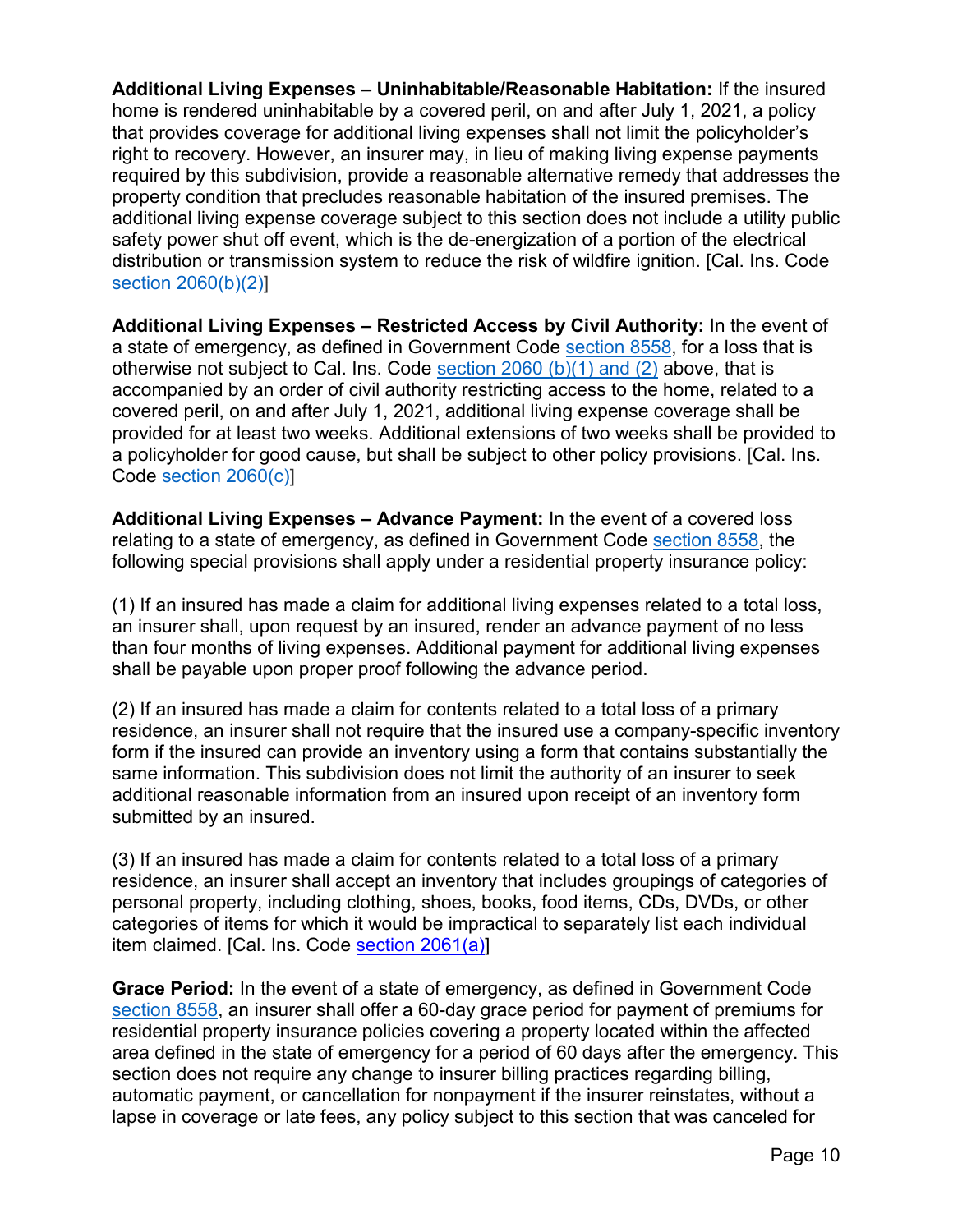nonpayment of premiums, if requested by the insured and upon reasonably timely payment of all premiums due. (Cal. Ins. Code [section](http://leginfo.legislature.ca.gov/faces/codes_displaySection.xhtml?lawCode=INS§ionNum=2062.) 2062)

**Policy Coverage – Peril of Fire:** If an insurer issues a new residential property insurance policy on or after July 1, 2021, that does not provide coverage for the peril of fire, the insurer shall, on or before the date of issuance of the policy, obtain a signed acknowledgment from the applicant or insured stating that the newly issued policy does not provide coverage for the peril of fire. If the applicant or insured does not sign the required acknowledgment on or before the issuance of the policy, the insurer shall obtain the signed acknowledgment from the applicant or insured within 60 days of the date of issuance of the policy. For purposes of this subdivision, a new or newly issued policy does not include renewal of an existing policy, including a renewal that contains different terms than the preceding policy periods.

If an insurer issues or renews a residential property insurance policy on or after July 1, 2021, that does not provide coverage for the peril of fire, the insurer shall prominently disclose both of the following on the declarations page of the policy:

(1) The following statement in bold, uppercase letters in no less than 12-point type:

THIS POLICY DOES NOT COVER THE PERIL OF FIRE. THERE ARE OTHER RESOURCES FOR FINDING FIRE COVERAGE, INCLUDING USING THE CALIFORNIA DEPARTMENT OF INSURANCE'S HOME INSURANCE FINDER OR PURCHASING COVERAGE FROM THE CALIFORNIA FAIR PLAN ASSOCIATION.

(2) Information on the California FAIR Plan, as required by subdivision (h) of Cal. Ins. Code [section](https://leginfo.legislature.ca.gov/faces/codes_displaySection.xhtml?lawCode=INS§ionNum=10095.7.) 10095, and information on the California Home [Insurance](https://interactive.web.insurance.ca.gov/apex_extprd/f?p=400:50) Finder, as required by subdivision (b) of section 10095.7 (Cal. Ins. Code section [10103.6\)](https://leginfo.legislature.ca.gov/faces/codes_displaySection.xhtml?lawCode=INS§ionNum=10103.6.)

**Policy Provisions and Benefits:** Insurers are required to provide complete disclosure of all benefits, coverage, time limits, or other provisions of the insurance policy issued to the insured or beneficiary. Adjusters must immediately communicate with and assist the insured in determining the extent of the insurer's additional liability when additional benefits might reasonably be payable under an insured's policy upon receipt of additional proofs of claim.

The insurer cannot:

- deny a claim based on the claimant's failure to exhibit property, unless there is documentation in the file (1) of reasonable demand by the insurer, and unfounded refusal by the claimant, to exhibit property, or (2) of the breach of any policy provision providing for the exhibition of property [10 Cal. Code Regs. section [2695.4\(](https://govt.westlaw.com/calregs/Document/IBF2C7890D49211DEBC02831C6D6C108E?viewType=FullText&listSource=Search&originationContext=Search+Result&transitionType=SearchItem&contextData=(sc.Search)&navigationPath=Search%2fv1%2fresults%2fnavigation%2fi0ad720f10000016f14676cc6155daa16%3fNav%3dREGULATION_PUBLICVIEW%26fragmentIdentifier%3dIBF2C7890D49211DEBC02831C6D6C108E%26startIndex%3d1%26transitionType%3dSearchItem%26contextData%3d%2528sc.Default%2529%26originationContext%3dSearch%2520Result&list=REGULATION_PUBLICVIEW&rank=1&t_T1=10&t_T2=2695.4&t_S1=CA+ADC+s)c)];
- require the claimant to sign a release that extends beyond the subject matter that gave rise to the claim payment as defined in 10 Cal. Code Regs. [section](https://govt.westlaw.com/calregs/Document/IBF2C7890D49211DEBC02831C6D6C108E?viewType=FullText&listSource=Search&originationContext=Search+Result&transitionType=SearchItem&contextData=(sc.Search)&navigationPath=Search%2fv1%2fresults%2fnavigation%2fi0ad720f10000016f14676cc6155daa16%3fNav%3dREGULATION_PUBLICVIEW%26fragmentIdentifier%3dIBF2C7890D49211DEBC02831C6D6C108E%26startIndex%3d1%26transitionType%3dSearchItem%26contextData%3d%2528sc.Default%2529%26originationContext%3dSearch%2520Result&list=REGULATION_PUBLICVIEW&rank=1&t_T1=10&t_T2=2695.4&t_S1=CA+ADC+s)   $2695.4(e)(1)$  $2695.4(e)(1)$ ;
- issue compensation or a partial settlement of a loss claim unless a compromise settlement has been agreed to by the insurer and insured in writing as defined in 10 Cal. Code Regs. [section 2695.4\(](https://govt.westlaw.com/calregs/Document/IBF2C7890D49211DEBC02831C6D6C108E?viewType=FullText&listSource=Search&originationContext=Search+Result&transitionType=SearchItem&contextData=(sc.Search)&navigationPath=Search%2fv1%2fresults%2fnavigation%2fi0ad720f10000016f14676cc6155daa16%3fNav%3dREGULATION_PUBLICVIEW%26fragmentIdentifier%3dIBF2C7890D49211DEBC02831C6D6C108E%26startIndex%3d1%26transitionType%3dSearchItem%26contextData%3d%2528sc.Default%2529%26originationContext%3dSearch%2520Result&list=REGULATION_PUBLICVIEW&rank=1&t_T1=10&t_T2=2695.4&t_S1=CA+ADC+s)f);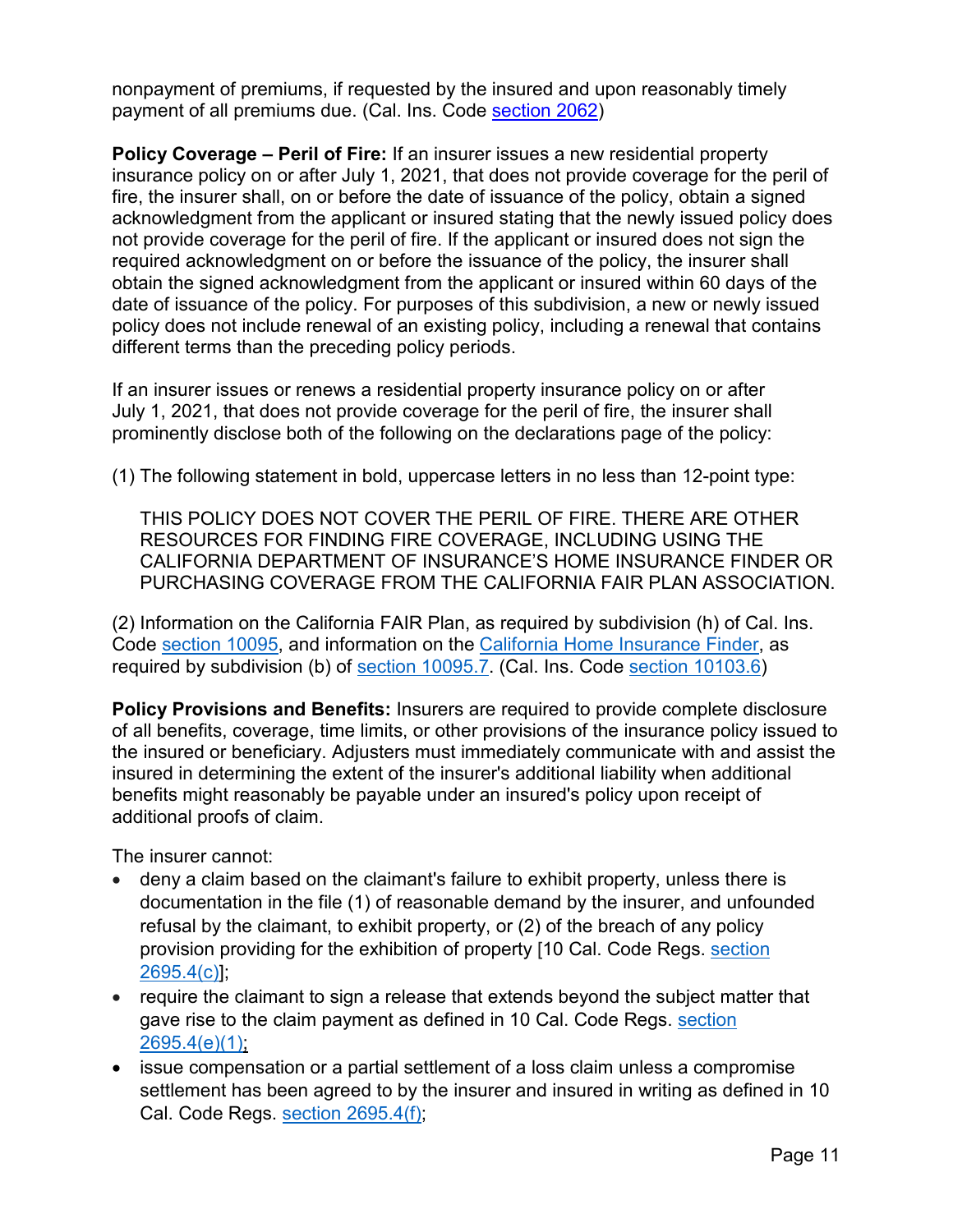• require a duplicate proof of claim submission from the claimant as defined in 10 Cal. Code Regs. [section 2695.4](https://govt.westlaw.com/calregs/Document/IBF2C7890D49211DEBC02831C6D6C108E?viewType=FullText&listSource=Search&originationContext=Search+Result&transitionType=SearchItem&contextData=(sc.Search)&navigationPath=Search%2fv1%2fresults%2fnavigation%2fi0ad720f10000016f14676cc6155daa16%3fNav%3dREGULATION_PUBLICVIEW%26fragmentIdentifier%3dIBF2C7890D49211DEBC02831C6D6C108E%26startIndex%3d1%26transitionType%3dSearchItem%26contextData%3d%2528sc.Default%2529%26originationContext%3dSearch%2520Result&list=REGULATION_PUBLICVIEW&rank=1&t_T1=10&t_T2=2695.4&t_S1=CA+ADC+s) (g).

#### **Duties Upon Receipt of Communications**

- **Initial Contact –** Upon receiving notice of claim, every licensee or claims agent shall immediately transmit notice of claim to the insurer. Within 15 calendar days of receiving notice of a claim, the insurer must acknowledge receipt of the notice to the claimant unless payment is made within that time. If the acknowledgement is not in writing, a notation of acknowledgement shall be made in the insurer's claim file and dated. The insurer must also provide the necessary forms, instructions, and reasonable assistance, including but not limited to, specifying the information the claimant must provide for proof of claim and must begin any necessary investigation of the claim. [10 Cal. Code Regs. section  $2695.5(d)$  and  $(e)$ ]
- **Response to Claimant Communications** Within 15 calendar days of receiving communication from a claimant that reasonably suggests a response is expected, the licensee must respond to the claimant with a complete response of the facts as then known by the licensee. [10 Cal. Code Regs. [section 2695.5\(b\)\]](https://govt.westlaw.com/calregs/Document/IBF8239B0D49211DEBC02831C6D6C108E?viewType=FullText&listSource=Search&originationContext=Search+Result&transitionType=SearchItem&contextData=(sc.Search)&navigationPath=Search%2fv1%2fresults%2fnavigation%2fi0ad720f20000016f14622693fbb02d4b%3fNav%3dREGULATION_PUBLICVIEW%26fragmentIdentifier%3dIBF8239B0D49211DEBC02831C6D6C108E%26startIndex%3d1%26transitionType%3dSearchItem%26contextData%3d%2528sc.Default%2529%26originationContext%3dSearch%2520Result&list=REGULATION_PUBLICVIEW&rank=1&t_T1=10&t_T2=2695.5&t_S1=CA+ADC+s)

#### **Response Timelines and Written Communication**

• **Acceptance or Denial of Claim –** 10 Cal. Code Regs. [section 2695.7\(b\)](https://govt.westlaw.com/calregs/Document/IC03B7790D49211DEBC02831C6D6C108E?viewType=FullText&listSource=Search&originationContext=Search+Result&transitionType=SearchItem&contextData=(sc.Search)&navigationPath=Search%2fv1%2fresults%2fnavigation%2fi0ad7140a0000016f5766faa0df73d0de%3fNav%3dREGULATION_PUBLICVIEW%26fragmentIdentifier%3dIC03B7790D49211DEBC02831C6D6C108E%26startIndex%3d1%26transitionType%3dSearchItem%26contextData%3d%2528sc.Default%2529%26originationContext%3dSearch%2520Result&list=REGULATION_PUBLICVIEW&rank=1&t_T1=10&t_T2=2695.7&t_S1=CA+ADC+s) states the following:

Upon receiving proof of claim, every insurer, except as specified in 10 Cal. Code Regs. [section 2695.7\(b\)\(4\)](https://govt.westlaw.com/calregs/Document/IC03B7790D49211DEBC02831C6D6C108E?viewType=FullText&listSource=Search&originationContext=Search+Result&transitionType=SearchItem&contextData=(sc.Search)&navigationPath=Search%2fv1%2fresults%2fnavigation%2fi0ad7140a0000016f5766faa0df73d0de%3fNav%3dREGULATION_PUBLICVIEW%26fragmentIdentifier%3dIC03B7790D49211DEBC02831C6D6C108E%26startIndex%3d1%26transitionType%3dSearchItem%26contextData%3d%2528sc.Default%2529%26originationContext%3dSearch%2520Result&list=REGULATION_PUBLICVIEW&rank=1&t_T1=10&t_T2=2695.7&t_S1=CA+ADC+s) below, shall immediately, but in no event more than forty (40) calendar days later, accept or deny the claim, in whole or in part. The amounts accepted or denied shall be clearly documented in the claim file unless the claim has been denied in its entirety. Specifically,

(1) Where an insurer denies or rejects a first party claim, in whole or in part, it shall do so in writing and shall provide to the claimant a statement listing all bases for such rejection or denial and the factual and legal bases for each reason given for such rejection or denial, which is then within the insurer's knowledge. Where an insurer's denial of a first party claim, in whole or in part, is based on a specific statute, applicable law or policy provision, condition or exclusion, the written denial shall include reference thereto and provide an explanation of the application of the statute, applicable law or provision, condition or exclusion to the claim. Every insurer that denies or rejects a third-party claim, in whole or in part, or disputes liability or damages, shall do so in writing.

(2) Subject to the provisions of 10 Cal. Code Regs. section  $2695.7(k)$ , nothing contained in 10 Cal. Code Regs. [section 2695.7\(b\)\(1\)](https://govt.westlaw.com/calregs/Document/IC03B7790D49211DEBC02831C6D6C108E?viewType=FullText&listSource=Search&originationContext=Search+Result&transitionType=SearchItem&contextData=(sc.Search)&navigationPath=Search%2fv1%2fresults%2fnavigation%2fi0ad7140a0000016f5766faa0df73d0de%3fNav%3dREGULATION_PUBLICVIEW%26fragmentIdentifier%3dIC03B7790D49211DEBC02831C6D6C108E%26startIndex%3d1%26transitionType%3dSearchItem%26contextData%3d%2528sc.Default%2529%26originationContext%3dSearch%2520Result&list=REGULATION_PUBLICVIEW&rank=1&t_T1=10&t_T2=2695.7&t_S1=CA+ADC+s&bhcp=1) shall require an insurer to disclose any information that could reasonably be expected to alert a claimant to the fact that the subject claim is being investigated as a suspected fraudulent claim.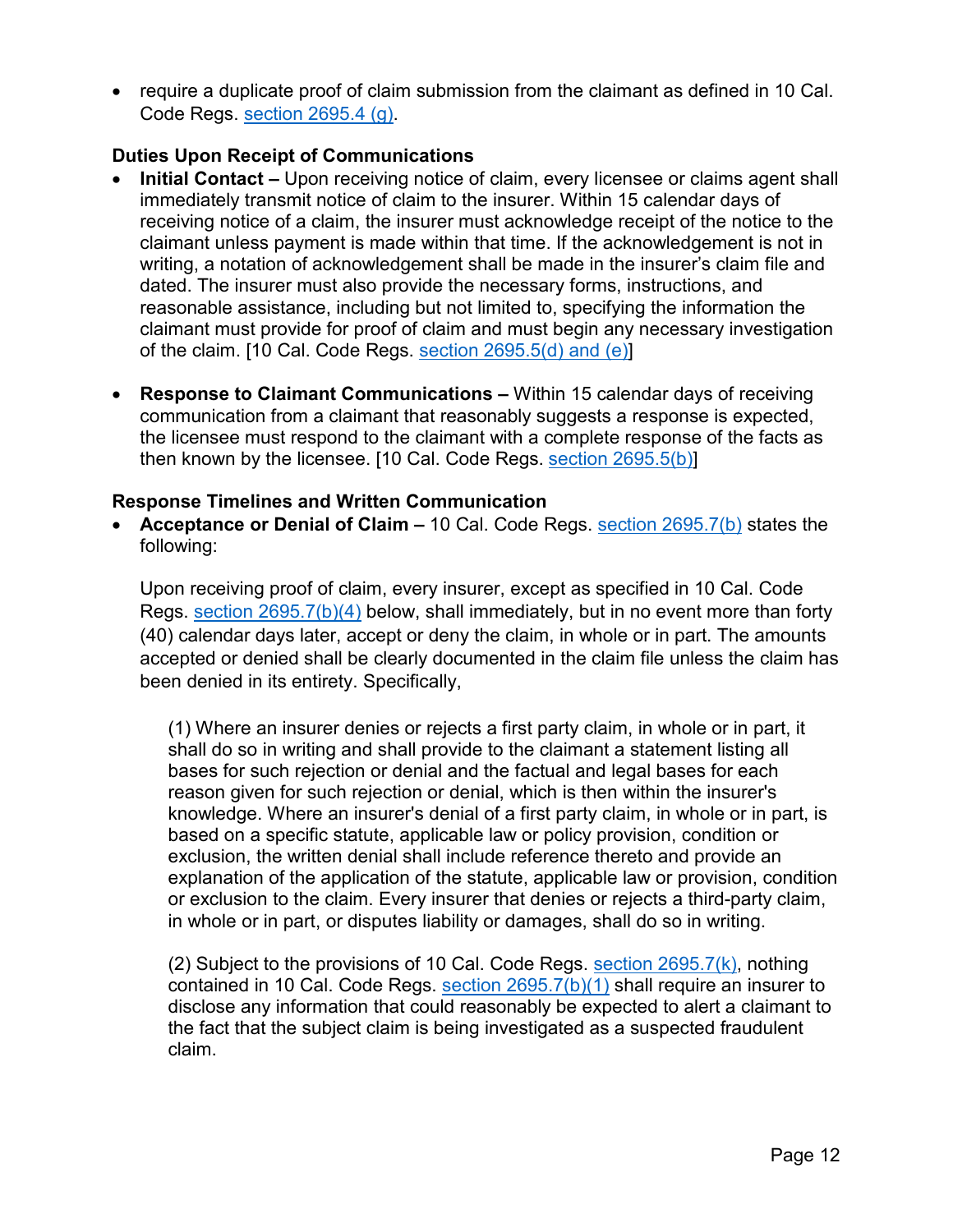(3) Written notification pursuant to this subsection shall include a statement that, if the claimant believes all or part of the claim has been wrongfully denied or rejected, he or she may have the matter reviewed by CDI, and shall include the address and telephone number of the unit of the Department which reviews claims practices.

(4) The time frame in 10 Cal. Code Regs. [section 2695.7\(b\)](https://govt.westlaw.com/calregs/Document/IC03B7790D49211DEBC02831C6D6C108E?viewType=FullText&listSource=Search&originationContext=Search+Result&transitionType=SearchItem&contextData=(sc.Search)&navigationPath=Search%2fv1%2fresults%2fnavigation%2fi0ad7140a0000016f5766faa0df73d0de%3fNav%3dREGULATION_PUBLICVIEW%26fragmentIdentifier%3dIC03B7790D49211DEBC02831C6D6C108E%26startIndex%3d1%26transitionType%3dSearchItem%26contextData%3d%2528sc.Default%2529%26originationContext%3dSearch%2520Result&list=REGULATION_PUBLICVIEW&rank=1&t_T1=10&t_T2=2695.7&t_S1=CA+ADC+s&bhcp=1) shall not apply to claims arising from policies of disability insurance subject to Cal. Ins. Code [section 10123.13,](http://leginfo.legislature.ca.gov/faces/codes_displaySection.xhtml?lawCode=INS§ionNum=10123.13.) disability income insurance subject to Cal. Ins. Code [section 10111.2](http://leginfo.legislature.ca.gov/faces/codes_displaySection.xhtml?lawCode=INS§ionNum=10111.2.) or mortgage guaranty insurance subject to Cal. Ins. Code [section 12640.09\(a\)](http://leginfo.legislature.ca.gov/faces/codes_displaySection.xhtml?lawCode=INS§ionNum=12640.09.) and shall not apply to automobile repair bills arising from policies of automobile collision and comprehensive insurance subject to Cal. Ins. Code [section 560.](http://leginfo.legislature.ca.gov/faces/codes_displayText.xhtml?lawCode=INS&division=1.&title=&part=1.&chapter=6.&article=4.) All other provisions of 10 Cal. Code Regs. [sections](https://govt.westlaw.com/calregs/Document/IC03B7790D49211DEBC02831C6D6C108E?viewType=FullText&listSource=Search&originationContext=Search+Result&transitionType=SearchItem&contextData=(sc.Search)&navigationPath=Search%2fv1%2fresults%2fnavigation%2fi0ad7140a0000016f5766faa0df73d0de%3fNav%3dREGULATION_PUBLICVIEW%26fragmentIdentifier%3dIC03B7790D49211DEBC02831C6D6C108E%26startIndex%3d1%26transitionType%3dSearchItem%26contextData%3d%2528sc.Default%2529%26originationContext%3dSearch%2520Result&list=REGULATION_PUBLICVIEW&rank=1&t_T1=10&t_T2=2695.7&t_S1=CA+ADC+s&bhcp=1)  [2695.7\(b\)\(1\), \(2\), and \(3\)](https://govt.westlaw.com/calregs/Document/IC03B7790D49211DEBC02831C6D6C108E?viewType=FullText&listSource=Search&originationContext=Search+Result&transitionType=SearchItem&contextData=(sc.Search)&navigationPath=Search%2fv1%2fresults%2fnavigation%2fi0ad7140a0000016f5766faa0df73d0de%3fNav%3dREGULATION_PUBLICVIEW%26fragmentIdentifier%3dIC03B7790D49211DEBC02831C6D6C108E%26startIndex%3d1%26transitionType%3dSearchItem%26contextData%3d%2528sc.Default%2529%26originationContext%3dSearch%2520Result&list=REGULATION_PUBLICVIEW&rank=1&t_T1=10&t_T2=2695.7&t_S1=CA+ADC+s&bhcp=1) are applicable.

Within 40 days of receiving proof of claim, the insurer is required to accept or deny the claim in writing, in whole or in part**.** If the insurer needs additional time, the insurer must provide the insured a written notice that specifies any additional information the adjuster requires in order to make a determination. Every 30 days, an updated extension notice must be provided to the insured until a final determination is made or notice of legal action is served. [10 Cal. Code Regs. [section 2695.7\(c\)\]](https://govt.westlaw.com/calregs/Document/IC03B7790D49211DEBC02831C6D6C108E?viewType=FullText&listSource=Search&originationContext=Search+Result&transitionType=SearchItem&contextData=(sc.Search)&navigationPath=Search%2fv1%2fresults%2fnavigation%2fi0ad720f10000016f1462b733155da9bb%3fNav%3dREGULATION_PUBLICVIEW%26fragmentIdentifier%3dIC03B7790D49211DEBC02831C6D6C108E%26startIndex%3d1%26transitionType%3dSearchItem%26contextData%3d%2528sc.Default%2529%26originationContext%3dSearch%2520Result&list=REGULATION_PUBLICVIEW&rank=1&t_T1=10&t_T2=2695.7&t_S1=CA+ADC+s)

#### **Rebuilding in Current Location or Rebuilding or Replacing in a New Location:**

In the event of a total loss of the insured structure, a policy issued or delivered in this state shall not contain a provision that limits or denies, on the basis that the insured has decided to rebuild at a new location or to purchase an already built home at a new location, payment of the building code upgrade cost or the replacement cost, including any extended replacement cost coverage to the extent those costs are otherwise covered by the terms of the policy or any policy endorsement. However, the measure of indemnity shall not exceed the replacement cost, including the building code upgrade cost and any extended replacement cost coverage, if applicable, to repair, rebuild, or replace the insured structure at its original location. [Cal. Ins. Code section  $2051.5(c)(1)$ ]

**Land Value Deduction:** For a residential property insurance policy, the measure of damages available to a policyholder to use to rebuild or replace the insured home at another location shall be the amount that would have been recoverable had the insured dwelling been rebuilt at its original location, and a deduction for the value of land at the new location shall not be permitted from that measure of damages. However, the measure of indemnity shall not exceed the cost, including the building code upgrade cost and any extended replacement cost coverage, if applicable, to rebuild the insured structure at its original location. [Cal. Ins. Code [section 2051.5\(c\)\(2\)\]](https://leginfo.legislature.ca.gov/faces/codes_displaySection.xhtml?lawCode=INS§ionNum=2051.5.)

**Replacement Cost:** Fire and extended coverage type policies with replacement cost coverage cover the repair and replacement of damaged property, as well as the repair of any damage incurred in making such repairs or replacements. When items or parts are replaced, such items or parts should be of the same quality as those they are replacing. Specifically, 10 Cal. Code Regs. [section 2695.9\(](https://govt.westlaw.com/calregs/Document/IC13A7100D49211DEBC02831C6D6C108E?viewType=FullText&listSource=Search&originationContext=Search+Result&transitionType=SearchItem&contextData=(sc.Search)&navigationPath=Search%2fv1%2fresults%2fnavigation%2fi0ad720f10000016f1455b299155da8e6%3fNav%3dREGULATION_PUBLICVIEW%26fragmentIdentifier%3dIC13A7100D49211DEBC02831C6D6C108E%26startIndex%3d1%26transitionType%3dSearchItem%26contextData%3d%2528sc.Default%2529%26originationContext%3dSearch%2520Result&list=REGULATION_PUBLICVIEW&rank=1&t_T1=10&t_T2=2695.9&t_S1=CA+ADC+s)a) states the following: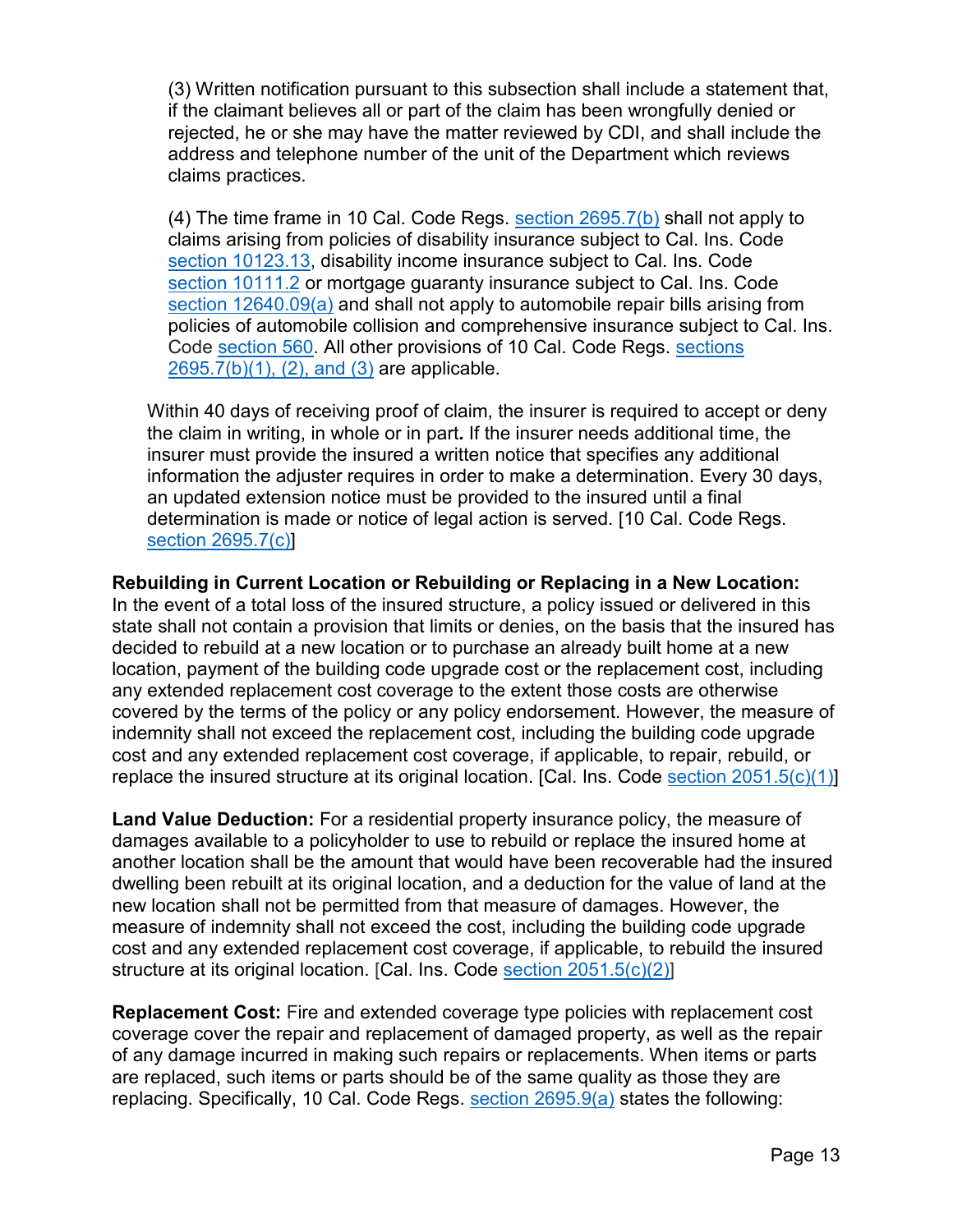(a) When a residential or commercial property insurance policy provides for the adjustment and settlement of first party losses based on replacement cost, the following standards apply:

(1) When a loss requires repair or replacement of an item or part, any consequential physical damage incurred in making the repair or replacement not otherwise excluded by the policy shall be included in the loss. The insured shall not have to pay for depreciation nor any other cost except for the applicable deductible.

(2) When a loss requires replacement of items and the replaced items do not match in quality, color, or size, the insurer shall replace all items in the damaged area so as to conform to a reasonably uniform appearance.

**Ability to Combine Coverages:** In the event of a claim relating to a state of emergency, an insured under a residential property insurance policy shall be permitted to combine payments for claims for losses up to the policy limits for the primary dwelling and other structures, for any of the covered expenses reasonably necessary to rebuild or replace the damaged or destroyed dwelling, if the policy limits for coverage to rebuild or replace the primary dwelling are insufficient. [Cal. Ins. Code [section 10103.7\(](http://leginfo.legislature.ca.gov/faces/codes_displaySection.xhtml?lawCode=INS§ionNum=10103.7.)a)].

**Payment of Contents Without Inventory:** In the event of a covered total loss of a primary dwelling under a residential property insurance policy resulting from a state of emergency, if the residence was furnished at the time of the loss, (1) the insurer shall offer a payment under the contents (personal property) coverage in an amount no less than 30 percent of the policy limit applicable to the covered dwelling structure, up to a maximum of two hundred fifty thousand dollars (\$250,000), without requiring the insured to file an itemized claim.

(2) After receiving the payment described in paragraph (1), the insured may recover additional amounts up to the policy limit for contents coverage by filing a claim pursuant to the terms of the policy for the loss of contents that exceeds the value of the payment provided pursuant to paragraph (1).

(3) When an insured files a claim relating to a state of emergency, as defined in Government Code [section 8558,](https://leginfo.legislature.ca.gov/faces/codes_displaySection.xhtml?lawCode=GOV§ionNum=8558.) the insurer shall notify the insured of the option to receive payment for loss of contents pursuant to paragraph (1) and of the insured's option to subsequently file a full itemized claim pursuant to paragraph (2).

(4) This subdivision does not affect payment under the policy for scheduled personal property.

(5) This section does not prohibit an insurer from restricting payment in cases of suspected fraud. [Cal. Ins. Code [section 10103.7\(](http://leginfo.legislature.ca.gov/faces/codes_displaySection.xhtml?lawCode=INS§ionNum=10103.7.)b)]

**Estimate Reconciliation:** If losses are settled on the basis of a written scope and/or estimate provided by or for the insurer, the insurer must provide the claimant with a copy of the written scope and/or prepared estimate of the settlement. The prepared estimate shall provide the claimant with an amount that will restore the damaged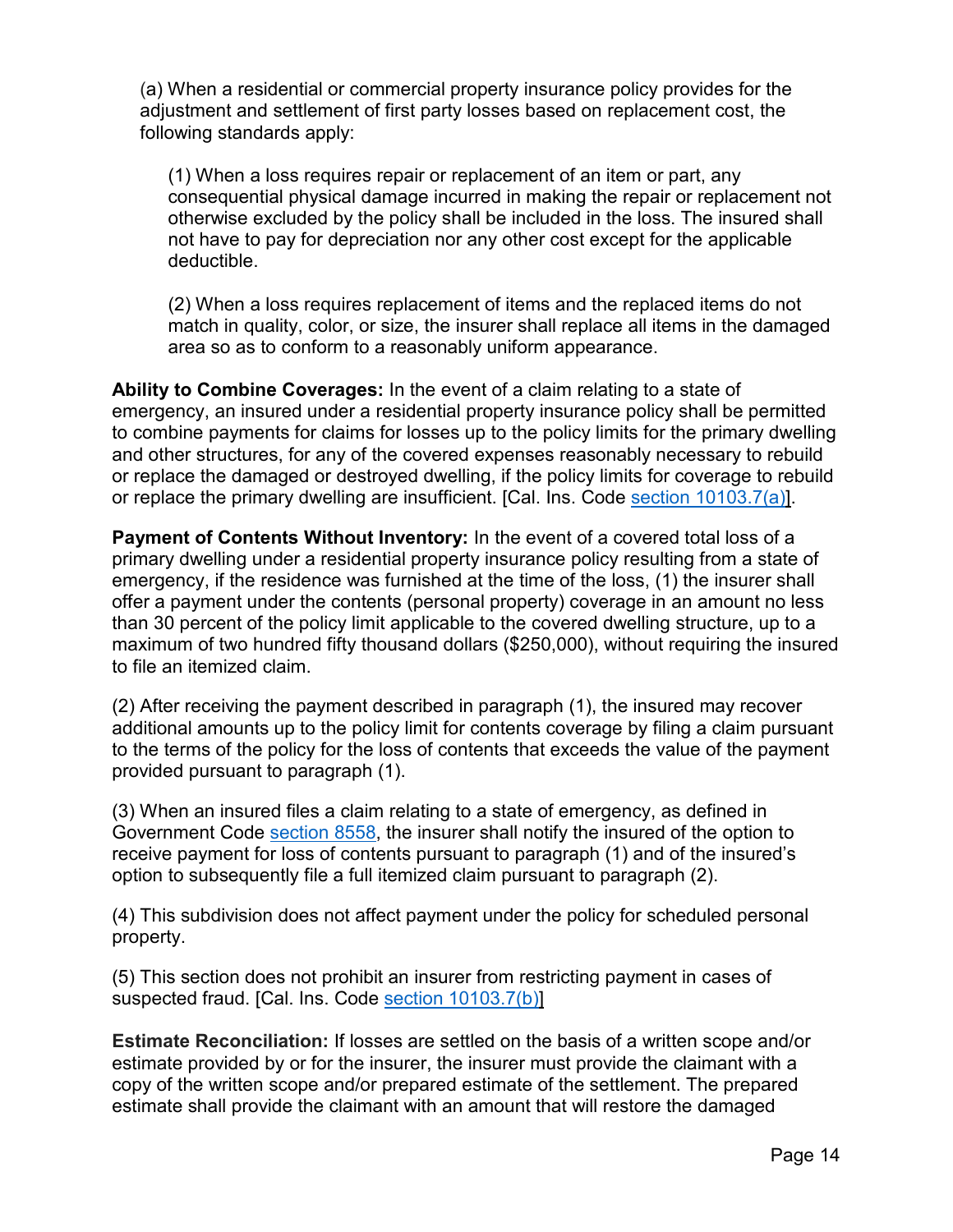property to no less than its prior condition before the loss that meets trade standards of good and workmanlike construction.

Reasonable steps must be taken to verify the repair and rebuilding costs utilized by the insurer are accurate and representative of costs in the local market area. If the claimant is able to provide a written estimate that necessary repairs will exceed the written estimate prepared by the insurer, the insurer must 1) pay the difference between its written estimate and a higher estimate obtained by the claimant, 2) promptly provide the claimant with the name of at least one repair individual or entity that will make the repairs for the amount of the written estimate, or 3) adjust any written estimates prepared by the repair individual or entity of the insured's choice and provide a copy of the adjusted estimate to the claimant. Specifically, 10 Cal. Code Regs. [section](https://govt.westlaw.com/calregs/Document/IC13A7100D49211DEBC02831C6D6C108E?viewType=FullText&listSource=Search&originationContext=Search+Result&transitionType=SearchItem&contextData=(sc.Search)&navigationPath=Search%2fv1%2fresults%2fnavigation%2fi0ad720f20000016f146cfce3fbb02e05%3fNav%3dREGULATION_PUBLICVIEW%26fragmentIdentifier%3dIC13A7100D49211DEBC02831C6D6C108E%26startIndex%3d1%26transitionType%3dSearchItem%26contextData%3d%2528sc.Default%2529%26originationContext%3dSearch%2520Result&list=REGULATION_PUBLICVIEW&rank=1&t_T1=10&t_T2=2695.9&t_S1=CA+ADC+s)  [2695.9\(d\)](https://govt.westlaw.com/calregs/Document/IC13A7100D49211DEBC02831C6D6C108E?viewType=FullText&listSource=Search&originationContext=Search+Result&transitionType=SearchItem&contextData=(sc.Search)&navigationPath=Search%2fv1%2fresults%2fnavigation%2fi0ad720f20000016f146cfce3fbb02e05%3fNav%3dREGULATION_PUBLICVIEW%26fragmentIdentifier%3dIC13A7100D49211DEBC02831C6D6C108E%26startIndex%3d1%26transitionType%3dSearchItem%26contextData%3d%2528sc.Default%2529%26originationContext%3dSearch%2520Result&list=REGULATION_PUBLICVIEW&rank=1&t_T1=10&t_T2=2695.9&t_S1=CA+ADC+s) states the following:

(d) If losses are settled on the basis of a written scope and/or estimate prepared by or for the insurer, the insurer shall supply the claimant with a copy of each document upon which the settlement is based. The estimate prepared by or for the insurer shall be in accordance with applicable policy provisions, of an amount which will restore the damaged property to no less than its condition prior to the loss and which will allow for repairs to be made in a manner which meets accepted trade standards for good and workmanlike construction. The insurer shall take reasonable steps to verify that the repair or rebuilding costs utilized by the insurer or its claims agents are accurate and representative of costs in the local market area. If the claimant subsequently contends, based upon a written estimate which the claimant obtains, that necessary repairs will exceed the written estimate prepared by or for the insurer, the insurer shall:

(1) pay the difference between its written estimate and a higher estimate obtained by the claimant; or,

(2) if requested by the claimant, promptly provide the claimant with the name of at least one repair individual or entity that will make the repairs for the amount of the written estimate. The insurer shall cause the damaged property to be restored to no less than its condition prior to the loss and which will allow for repairs in a manner which meets accepted trade standards for good and workmanlike construction at no additional cost to the claimant other than as stated in the policy or as otherwise allowed by these regulations; or,

(3) reasonably adjust any written estimates prepared by the repair individual or entity of the insured's choice and provide a copy of the adjusted estimate to the claimant.

**Time Limit to Collect Full Replacement Costs –** An insured will have no less than 12 months (from the date that the first payment toward the actual cash value is made) to collect the full replacement cost of the loss, subject to the policy limit. In the event of a loss relating to a "state of emergency," as defined in Government Code [section 8558,](http://leginfo.legislature.ca.gov/faces/codes_displaySection.xhtml?lawCode=GOV§ionNum=8558.) an insured will have no less than 36 months (from the date that the first payment toward the actual cash value is made) in order to collect the full replacement cost of the loss, subject to the policy limit. Additional extensions of six months shall be provided to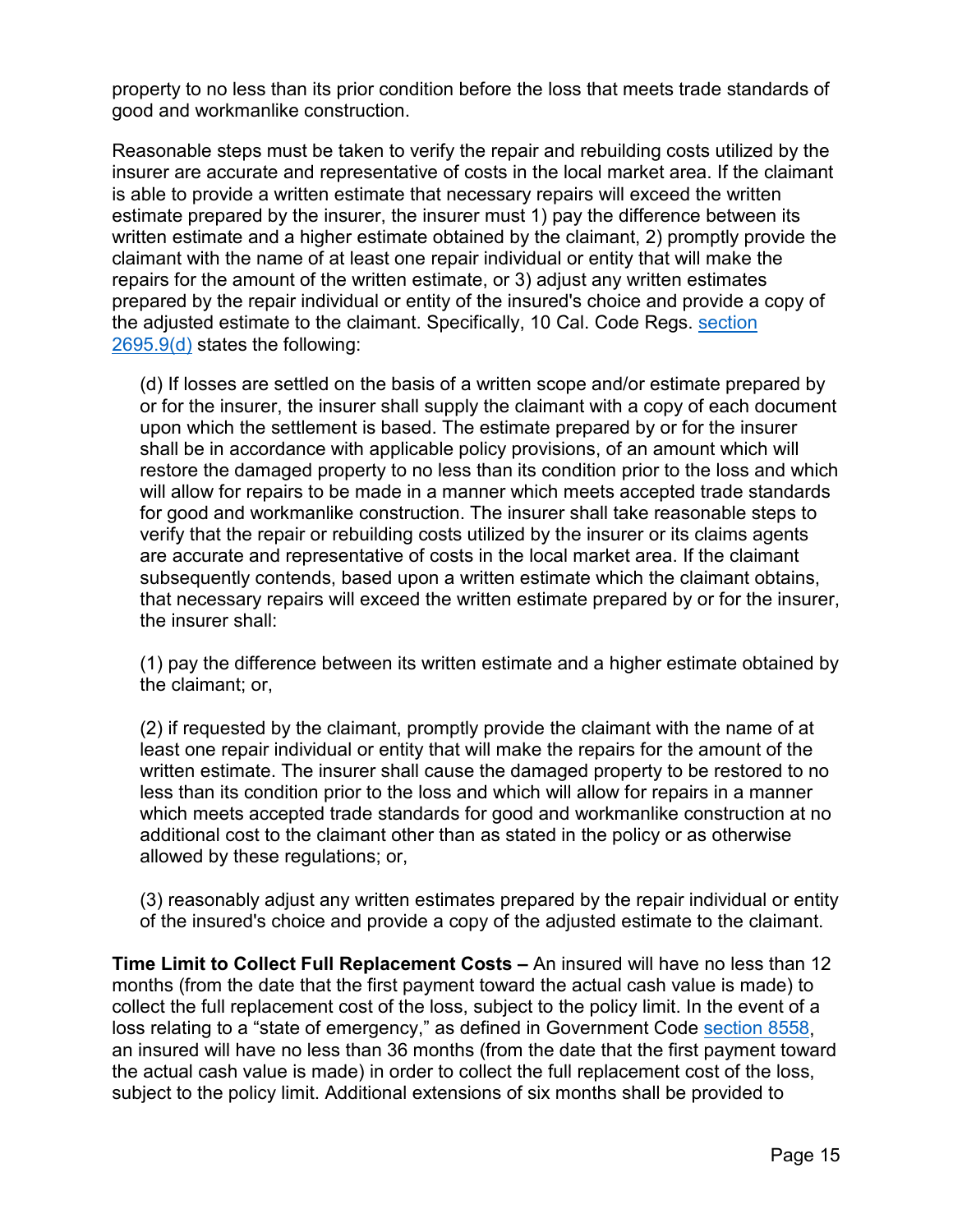policyholders for good cause. Specifically, Cal. Ins. Code [sections 2051.5 \(a\), \(b\), and](http://leginfo.legislature.ca.gov/faces/codes_displaySection.xhtml?lawCode=INS§ionNum=2051.5.)  [\(c\)](http://leginfo.legislature.ca.gov/faces/codes_displaySection.xhtml?lawCode=INS§ionNum=2051.5.) state the following:

(a)(1) Under an open policy that requires payment of the replacement cost for a loss, the measure of indemnity is the amount that it would cost the insured to repair, rebuild, or replace the thing lost or injured, without a deduction for physical depreciation, or the policy limit, whichever is less.

(a)(2) If the policy requires the insured to repair, rebuild, or replace the damaged property in order to collect the full replacement cost, the insurer shall pay the actual cash value of the damaged property, as defined in Ca. Ins. Code [section 2051,](http://leginfo.legislature.ca.gov/faces/codes_displaySection.xhtml?lawCode=INS§ionNum=2051.) until the damaged property is repaired, rebuilt, or replaced. Once the property is repaired, rebuilt, or replaced, the insurer shall pay the difference between the actual cash value payment made and the full replacement cost reasonably paid to replace the damaged property up to the limits stated in the policy.

(b)(1)(A) A time limit of less than 12 months from the date that the first payment toward the actual cash value is made shall not be placed upon an insured in order to collect the full replacement cost of the loss, subject to the policy limit.

(b)(1)(B) In the event of a loss relating to a "state of emergency," as defined in Government Code [section 8558,](http://leginfo.legislature.ca.gov/faces/codes_displaySection.xhtml?lawCode=GOV§ionNum=8558.) a time limit of less than 36 months from the date that the first payment toward the actual cash value is made shall not be placed upon the insured in order to collect the full replacement cost of the loss, subject to the policy limit.

(b)(1)(C) This section does not prohibit an insurer from allowing the insured additional time to collect the full replacement cost.

(b)(2) An insurer shall provide to a policyholder one or more additional extensions of six months for good cause pursuant to subparagraph (A) or (B) of paragraph (1) if the insured, acting in good faith and with reasonable diligence, encounters a delay or delays in approval for, or reconstruction of, the home or residence that are beyond the control of the insured. Circumstances beyond the control of the insured include, but are not limited to, unavoidable construction permit delays, the lack of necessary construction materials, or the unavailability of contractors to perform the necessary work.

(c)(1) In the event of a total loss of the insured structure, a policy issued or delivered in this state shall not contain a provision that limits or denies, on the basis that the insured has decided to rebuild at a new location or to purchase an already built home at a new location, payment of the building code upgrade cost or the replacement cost, including any extended replacement cost coverage, to the extent those costs are otherwise covered by the terms of the policy or any policy endorsement. However, the measure of indemnity shall not exceed the replacement cost, including the building code upgrade cost and any extended replacement cost coverage, if applicable, to repair, rebuild, or replace the insured structure at its original location.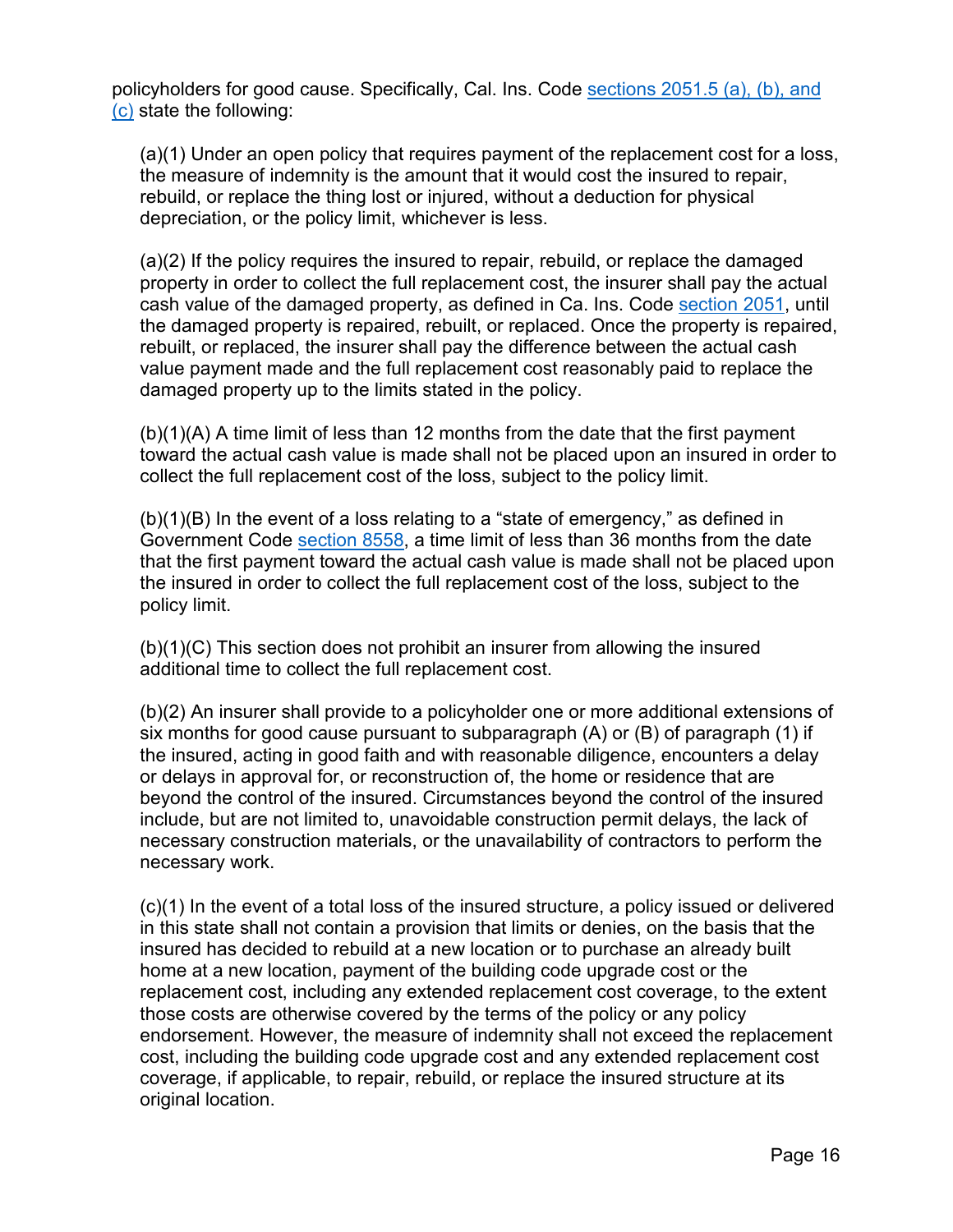(c)(2) Notwithstanding any other law, for a residential property insurance policy, the measure of damages available to a policyholder to use to rebuild or replace the insured home at another location shall be the amount that would have been recoverable had the insured dwelling been rebuilt at its original location, and a deduction for the value of land at the new location shall not be permitted from that measure of damages. However, the measure of indemnity shall not exceed the cost, including the building code upgrade cost and any extended replacement cost coverage, if applicable, to rebuild the insured structure at its original location.

**Investigation –** The insurer shall conduct and diligently pursue a thorough, fair, and objective investigation and cannot persist in seeking information not reasonably required for or material irrelevant to the resolution of a claim dispute [10 Cal. Code Regs. [section 2695.7\(d\)\]](https://govt.westlaw.com/calregs/Document/IC03B7790D49211DEBC02831C6D6C108E?viewType=FullText&listSource=Search&originationContext=Search+Result&transitionType=SearchItem&contextData=(sc.Search)&navigationPath=Search%2fv1%2fresults%2fnavigation%2fi0ad720f10000016f145b8dbd155da944%3fNav%3dREGULATION_PUBLICVIEW%26fragmentIdentifier%3dIC03B7790D49211DEBC02831C6D6C108E%26startIndex%3d1%26transitionType%3dSearchItem%26contextData%3d%2528sc.Default%2529%26originationContext%3dSearch%2520Result&list=REGULATION_PUBLICVIEW&rank=1&t_T1=10&t_T2=2695.7&t_S1=CA+ADC+s)

**Changing Claims Adjusters – Primary Point of Contact –** If, within a six-month period, the company assigns a third or subsequent adjuster to be primarily responsible for a claim, the insurer shall provide the insured with a written status report. The written status report must include a summary of any decisions or actions that are substantially related to the disposition of a claim, including, but not limited to, the amount of losses to structures or contents, the retention or consultation of design or construction professionals, the amount of coverage for losses to structures or contents, and all items of dispute. (Cal. Ins. Code [section 2071\)](http://leginfo.legislature.ca.gov/faces/codes_displaySection.xhtml?lawCode=INS§ionNum=2071.)

Note: In addition to the above, Cal. Ins. Code [section 14047](http://leginfo.legislature.ca.gov/faces/codes_displaySection.xhtml?lawCode=INS§ionNum=14047.) requires for a claim arising from a state of emergency, if, within a six-month period, an insurer assigns a third or subsequent first-party real or personal property claims adjuster, the insurer shall establish a primary point of contact for the insured and provide the insured one or more direct means of communication with the primary point of contact. (Cal. Ins. Code [section](http://leginfo.legislature.ca.gov/faces/codes_displaySection.xhtml?lawCode=INS§ionNum=2071.)  [2071\)](http://leginfo.legislature.ca.gov/faces/codes_displaySection.xhtml?lawCode=INS§ionNum=2071.)

Specifically, the primary point of contact shall be available to respond to inquiries by the insured related to the residential property insurance claim. Other claims personnel, vendors, or professionals, including clerical staff members and call center staff members, may work on portions of the insured's claim. Once assigned, the primary point of contact shall remain assigned to the insured's claim until the insurer determines that the residential property claim is closed or litigation has been filed.

The insurer is required to ensure the primary point of contact refers and transfers an insured to the appropriate supervisor with a span of control over the primary point of contact upon the request of the insured. This process shall be satisfied by a referral to a first-tier or second-tier manager with authority over claim handling. (Cal. Ins. Code [section 14047\)](http://leginfo.legislature.ca.gov/faces/codes_displaySection.xhtml?lawCode=INS§ionNum=14047.)

**Appraisal –** In the event of a government-declared disaster, as defined in the Government Code, appraisal may be requested by either the insured or the insurance company but shall not be compelled. (Cal. Ins. Code [section 2071\)](http://leginfo.legislature.ca.gov/faces/codes_displaySection.xhtml?lawCode=INS§ionNum=2071.)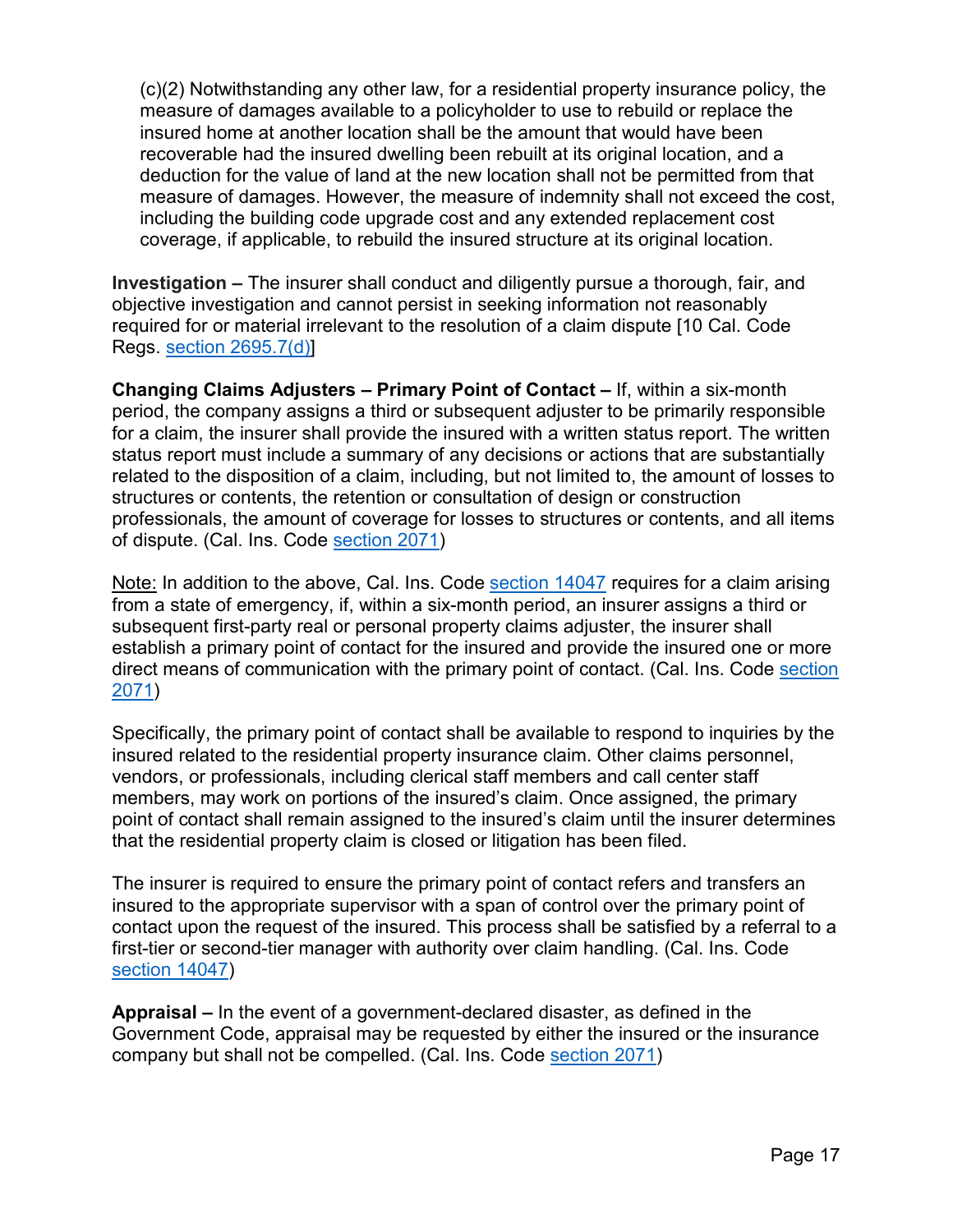Once the appraisal provision under an insurance policy is invoked, the appraisal process shall not include any legal proceeding or procedure not specified under Cal. Ins. Code [section 2071.](http://leginfo.legislature.ca.gov/faces/codes_displaySection.xhtml?lawCode=INS§ionNum=2071.) Nothing herein is intended to preclude separate legal proceedings on issues unrelated to the appraisal process. [10 Cal. Code Regs. [section](https://govt.westlaw.com/calregs/Document/IC13A7100D49211DEBC02831C6D6C108E?viewType=FullText&listSource=Search&originationContext=Search+Result&transitionType=SearchItem&contextData=(sc.Search)&navigationPath=Search%2fv1%2fresults%2fnavigation%2fi0ad7140a0000016f8652c6d1df75d1a0%3fNav%3dREGULATION_PUBLICVIEW%26fragmentIdentifier%3dIC13A7100D49211DEBC02831C6D6C108E%26startIndex%3d1%26transitionType%3dSearchItem%26contextData%3d%2528sc.Default%2529%26originationContext%3dSearch%2520Result&list=REGULATION_PUBLICVIEW&rank=1&t_T2=2695.9&t_S1=CA+ADC+s)  [2695.9\(e\)\]](https://govt.westlaw.com/calregs/Document/IC13A7100D49211DEBC02831C6D6C108E?viewType=FullText&listSource=Search&originationContext=Search+Result&transitionType=SearchItem&contextData=(sc.Search)&navigationPath=Search%2fv1%2fresults%2fnavigation%2fi0ad7140a0000016f8652c6d1df75d1a0%3fNav%3dREGULATION_PUBLICVIEW%26fragmentIdentifier%3dIC13A7100D49211DEBC02831C6D6C108E%26startIndex%3d1%26transitionType%3dSearchItem%26contextData%3d%2528sc.Default%2529%26originationContext%3dSearch%2520Result&list=REGULATION_PUBLICVIEW&rank=1&t_T2=2695.9&t_S1=CA+ADC+s)

**Suits –** No suit or action on this policy for the recovery of any claim shall be sustainable in any court of law or equity unless all the requirements of this policy shall have been complied with, and unless commenced within 12 months next after inception of the loss. If the loss is related to a state of emergency, the time limit to bring suit is extended to 24 months after inception of the loss. (Cal. Ins. Code [section 2071\)](http://leginfo.legislature.ca.gov/faces/codes_displaySection.xhtml?lawCode=INS§ionNum=2071.)

**Betterment, Depreciation, Salvage –** When the amount claimed is adjusted because of betterment, depreciation, or salvage, all justification for the adjustment shall be contained in the claim file. Any dollar amount adjustments shall accurately reflect the value of the betterment, depreciation, or salvage. Any adjustments for betterment or depreciation must reflect a measurable difference in market value attributable to the condition and age of the property and apply only to property normally subject to repair and replacement during the useful life of the property. The basis for any adjustment must be fully explained to the claimant in writing.

Under a policy, subject to Cal. Ins. Code [section 2071,](http://leginfo.legislature.ca.gov/faces/codes_displaySection.xhtml?lawCode=INS§ionNum=2071.) where the insurer is required to pay the expense of repairing, rebuilding, or replacing the property destroyed or damaged with other of like kind and quality, the measure of recovery is determined by the actual cash value of the damaged or destroyed property, as set forth in Cal. Ins. Code [section 2051.](http://leginfo.legislature.ca.gov/faces/codes_displaySection.xhtml?lawCode=INS§ionNum=2051.) Labor expenses to repair, rebuild, or replace insured property is not a component of physical depreciation and is not subject to depreciation or betterment. Specifically, 10 Cal. Code Regs. [section 2695.9\(f\)](https://govt.westlaw.com/calregs/Document/IC13A7100D49211DEBC02831C6D6C108E?viewType=FullText&listSource=Search&originationContext=Search+Result&transitionType=SearchItem&contextData=(sc.Search)&navigationPath=Search%2fv1%2fresults%2fnavigation%2fi0ad720f20000016f14655859fbb02d72%3fNav%3dREGULATION_PUBLICVIEW%26fragmentIdentifier%3dIC13A7100D49211DEBC02831C6D6C108E%26startIndex%3d1%26transitionType%3dSearchItem%26contextData%3d%2528sc.Default%2529%26originationContext%3dSearch%2520Result&list=REGULATION_PUBLICVIEW&rank=1&t_T1=10&t_T2=2695.9&t_S1=CA+ADC+s) states the following:

(f) When the amount claimed is adjusted because of betterment, depreciation, or salvage, all justification for the adjustment shall be contained in the claim file. Any adjustments shall be discernable, measurable, itemized, and specified as to dollar amount, and shall accurately reflect the value of the betterment, depreciation, or salvage. Any adjustments for betterment or depreciation shall reflect a measurable difference in market value attributable to the condition and age of the property and apply only to property normally subject to repair and replacement during the useful life of the property. The basis for any adjustment shall be fully explained to the claimant in writing.

(1) Under a policy, subject to Cal. Ins. Code [section 2071,](http://leginfo.legislature.ca.gov/faces/codes_displaySection.xhtml?lawCode=INS§ionNum=2071.) where the insurer is required to pay the expense of repairing, rebuilding, or replacing the property destroyed or damaged with other of like kind and quality, the measure of recovery is determined by the actual cash value of the damaged or destroyed property, as set forth in Cal. Ins. Code [section 2051.](http://leginfo.legislature.ca.gov/faces/codes_displaySection.xhtml?lawCode=INS§ionNum=2051.) Except for the intrinsic labor costs that are included in the cost of manufactured materials or goods, the expense of labor necessary to repair, rebuild, or replace covered property is not a component of physical depreciation and shall not be subject to depreciation or betterment.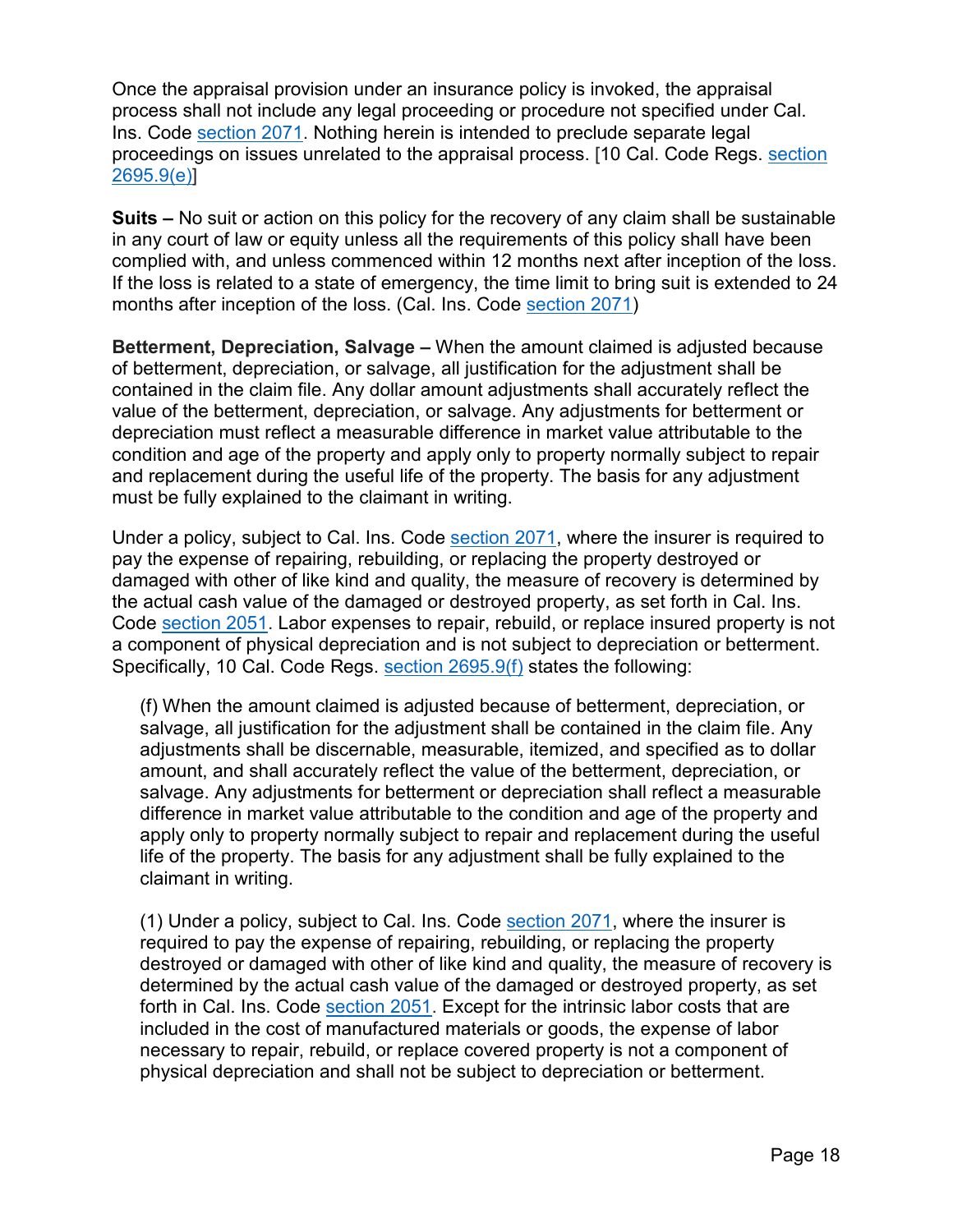## **Prohibited Conduct**

- **No Attempts to Settle Unreasonably Low** Insurers shall not attempt to settle a claim by making a settlement offer that is unreasonably low. CDI will consider the evidence offered to determine whether or not the settlement offer is unreasonably low. [10 Cal. Code Regs. [section 2695.7\(g\)\]](https://govt.westlaw.com/calregs/Document/IC03B7790D49211DEBC02831C6D6C108E?viewType=FullText&listSource=Search&originationContext=Search+Result&transitionType=SearchItem&contextData=(sc.Search)&navigationPath=Search%2fv1%2fresults%2fnavigation%2fi0ad720f20000016f144f21d8fbb02c0a%3fNav%3dREGULATION_PUBLICVIEW%26fragmentIdentifier%3dIC03B7790D49211DEBC02831C6D6C108E%26startIndex%3d1%26transitionType%3dSearchItem%26contextData%3d%2528sc.Default%2529%26originationContext%3dSearch%2520Result&list=REGULATION_PUBLICVIEW&rank=1&t_T1=10&t_T2=2695.7&t_S1=CA+ADC+s)
- **Claims Settlement Practices –** Discrimination by insurers in their claims settlement practices are strictly prohibited. Claims must be accepted or denied, in whole or in part, on a timely basis and denials must be made in writing. [10 Cal. Code Regs. [section 2695.7\(a\)\]](https://govt.westlaw.com/calregs/Document/IC03B7790D49211DEBC02831C6D6C108E?viewType=FullText&listSource=Search&originationContext=Search+Result&transitionType=SearchItem&contextData=(sc.Search)&navigationPath=Search%2fv1%2fresults%2fnavigation%2fi0ad720f20000016f144f21d8fbb02c0a%3fNav%3dREGULATION_PUBLICVIEW%26fragmentIdentifier%3dIC03B7790D49211DEBC02831C6D6C108E%26startIndex%3d1%26transitionType%3dSearchItem%26contextData%3d%2528sc.Default%2529%26originationContext%3dSearch%2520Result&list=REGULATION_PUBLICVIEW&rank=1&t_T1=10&t_T2=2695.7&t_S1=CA+ADC+shttps://govt.westlaw.com/calregs/Document/IC03B7790D49211DEBC02831C6D6C108E?viewType=FullText&listSource=Search&originationContext=Search+Result&transitionType=SearchItem&contextData=(sc.Search)&navigationPath=Search%2fv1%2fresults%2fnavigation%2fi0ad720f20000016f144f21d8fbb02c0a%3fNav%3dREGULATION_PUBLICVIEW%26fragmentIdentifier%3dIC03B7790D49211DEBC02831C6D6C108E%26startIndex%3d1%26transitionType%3dSearchItem%26contextData%3d%2528sc.Default%2529%26originationContext%3dSearch%2520Result&list=REGULATION_PUBLICVIEW&rank=1&t_T1=10&t_T2=2695.7&t_S1=CA+ADC+s)
- **Referrals** Insurers cannot recommend or suggest a building contractor unless the insured was informed in writing of the right to select a repair individual or entity and expressly requests or agrees to use the individual or entity building contractor. The insurer shall restore the damaged property to no less than its condition prior to the loss and repaired in a manner that meets acceptable trade standards for good and workmanlike construction at no additional cost to the claimant other than as stated in the policy or allowed by regulations. [10 Cal. Code Regs. [sections 2695.9\(b\) and \(c\)\]](https://govt.westlaw.com/calregs/Document/IC13A7100D49211DEBC02831C6D6C108E?viewType=FullText&listSource=Search&originationContext=Search+Result&transitionType=SearchItem&contextData=(sc.Search)&navigationPath=Search%2fv1%2fresults%2fnavigation%2fi0ad720f10000016f1455b299155da8e6%3fNav%3dREGULATION_PUBLICVIEW%26fragmentIdentifier%3dIC13A7100D49211DEBC02831C6D6C108E%26startIndex%3d1%26transitionType%3dSearchItem%26contextData%3d%2528sc.Default%2529%26originationContext%3dSearch%2520Result&list=REGULATION_PUBLICVIEW&rank=1&t_T1=10&t_T2=2695.9&t_S1=CA+ADC+s)
- **Settlements** The insurer is not to delay or deny settlement of an insured's claim on the basis that responsibility for payment should be assumed by other persons, except provided by the insurance policy provisions, California statutes, or regulations, including those pertaining to coordination of benefits. [10 Cal. Code Regs. [section 2695.7 \(e\)\]](https://govt.westlaw.com/calregs/Document/IC03B7790D49211DEBC02831C6D6C108E?viewType=FullText&listSource=Search&originationContext=Search+Result&transitionType=SearchItem&contextData=(sc.Search)&navigationPath=Search%2fv1%2fresults%2fnavigation%2fi0ad720f10000016f145b8dbd155da944%3fNav%3dREGULATION_PUBLICVIEW%26fragmentIdentifier%3dIC03B7790D49211DEBC02831C6D6C108E%26startIndex%3d1%26transitionType%3dSearchItem%26contextData%3d%2528sc.Default%2529%26originationContext%3dSearch%2520Result&list=REGULATION_PUBLICVIEW&rank=1&t_T1=10&t_T2=2695.7&t_S1=CA+ADC+s)
- **Claimant's Rights –** An insurer shall not inform a claimant that the claimant's rights may be impaired if a form or release is not completed within a specified time period unless the information is given for the purpose of notifying the claimant of any applicable statute of limitations or policy provision or the time limitation within which claims are required to be brought against state or local entities. [10 Cal. Code Regs. [section 2695.7\(i\)\]](https://govt.westlaw.com/calregs/Document/IC03B7790D49211DEBC02831C6D6C108E?viewType=FullText&listSource=Search&originationContext=Search+Result&transitionType=SearchItem&contextData=(sc.Search)&navigationPath=Search%2fv1%2fresults%2fnavigation%2fi0ad720f20000016f144f21d8fbb02c0a%3fNav%3dREGULATION_PUBLICVIEW%26fragmentIdentifier%3dIC03B7790D49211DEBC02831C6D6C108E%26startIndex%3d1%26transitionType%3dSearchItem%26contextData%3d%2528sc.Default%2529%26originationContext%3dSearch%2520Result&list=REGULATION_PUBLICVIEW&rank=1&t_T1=10&t_T2=2695.7&t_S1=CA+ADC+shttps://govt.westlaw.com/calregs/Document/IC03B7790D49211DEBC02831C6D6C108E?viewType=FullText&listSource=Search&originationContext=Search+Result&transitionType=SearchItem&contextData=(sc.Search)&navigationPath=Search%2fv1%2fresults%2fnavigation%2fi0ad720f20000016f144f21d8fbb02c0a%3fNav%3dREGULATION_PUBLICVIEW%26fragmentIdentifier%3dIC03B7790D49211DEBC02831C6D6C108E%26startIndex%3d1%26transitionType%3dSearchItem%26contextData%3d%2528sc.Default%2529%26originationContext%3dSearch%2520Result&list=REGULATION_PUBLICVIEW&rank=1&t_T1=10&t_T2=2695.7&t_S1=CA+ADC+s)
- **Polygraph Examination** Insurers cannot request or require an insured to submit to a polygraph examination unless authorized under the applicable insurance contract and state law. [10 Cal. Code Regs. [section 2695.7\(j\)\]](https://govt.westlaw.com/calregs/Document/IC03B7790D49211DEBC02831C6D6C108E?viewType=FullText&listSource=Search&originationContext=Search+Result&transitionType=SearchItem&contextData=(sc.Search)&navigationPath=Search%2fv1%2fresults%2fnavigation%2fi0ad720f20000016f144f21d8fbb02c0a%3fNav%3dREGULATION_PUBLICVIEW%26fragmentIdentifier%3dIC03B7790D49211DEBC02831C6D6C108E%26startIndex%3d1%26transitionType%3dSearchItem%26contextData%3d%2528sc.Default%2529%26originationContext%3dSearch%2520Result&list=REGULATION_PUBLICVIEW&rank=1&t_T1=10&t_T2=2695.7&t_S1=CA+ADC+shttps://govt.westlaw.com/calregs/Document/IC03B7790D49211DEBC02831C6D6C108E?viewType=FullText&listSource=Search&originationContext=Search+Result&transitionType=SearchItem&contextData=(sc.Search)&navigationPath=Search%2fv1%2fresults%2fnavigation%2fi0ad720f20000016f144f21d8fbb02c0a%3fNav%3dREGULATION_PUBLICVIEW%26fragmentIdentifier%3dIC03B7790D49211DEBC02831C6D6C108E%26startIndex%3d1%26transitionType%3dSearchItem%26contextData%3d%2528sc.Default%2529%26originationContext%3dSearch%2520Result&list=REGULATION_PUBLICVIEW&rank=1&t_T1=10&t_T2=2695.7&t_S1=CA+ADC+s)
- **Documented Telephone Conversation –** Insurers shall not deny a claim based upon information obtained in a telephone conversation or personal interview with any source unless the telephone conversation or personal interview is documented in the claim file pursuant to the provisions of Cal. Code Regs. [section 2695.3.](https://govt.westlaw.com/calregs/Document/IBEEFE4C0D49211DEBC02831C6D6C108E?viewType=FullText&listSource=Search&originationContext=Search+Result&transitionType=SearchItem&contextData=(sc.Search)&navigationPath=Search%2fv1%2fresults%2fnavigation%2fi0ad7140a0000016f57ab0b9fdf73d2d5%3fNav%3dREGULATION_PUBLICVIEW%26fragmentIdentifier%3dIBEEFE4C0D49211DEBC02831C6D6C108E%26startIndex%3d1%26transitionType%3dSearchItem%26contextData%3d%2528sc.Default%2529%26originationContext%3dSearch%2520Result&list=REGULATION_PUBLICVIEW&rank=1&t_T1=10&t_T2=2695.3&t_S1=CA+ADC+s) [10 Cal. Code Regs. [section 2695.7\(l\)\]](https://govt.westlaw.com/calregs/Document/IC03B7790D49211DEBC02831C6D6C108E?viewType=FullText&listSource=Search&originationContext=Search+Result&transitionType=SearchItem&contextData=(sc.Search)&navigationPath=Search%2fv1%2fresults%2fnavigation%2fi0ad720f20000016f144f21d8fbb02c0a%3fNav%3dREGULATION_PUBLICVIEW%26fragmentIdentifier%3dIC03B7790D49211DEBC02831C6D6C108E%26startIndex%3d1%26transitionType%3dSearchItem%26contextData%3d%2528sc.Default%2529%26originationContext%3dSearch%2520Result&list=REGULATION_PUBLICVIEW&rank=1&t_T1=10&t_T2=2695.7&t_S1=CA+ADC+shttps://govt.westlaw.com/calregs/Document/IC03B7790D49211DEBC02831C6D6C108E?viewType=FullText&listSource=Search&originationContext=Search+Result&transitionType=SearchItem&contextData=(sc.Search)&navigationPath=Search%2fv1%2fresults%2fnavigation%2fi0ad720f20000016f144f21d8fbb02c0a%3fNav%3dREGULATION_PUBLICVIEW%26fragmentIdentifier%3dIC03B7790D49211DEBC02831C6D6C108E%26startIndex%3d1%26transitionType%3dSearchItem%26contextData%3d%2528sc.Default%2529%26originationContext%3dSearch%2520Result&list=REGULATION_PUBLICVIEW&rank=1&t_T1=10&t_T2=2695.7&t_S1=CA+ADC+s)
- **Complaints** The insurer cannot require that an insured withdraw, rescind, or refrain from submitting any complaint to CDI regarding the handling of a claim or any other matter complained of as a condition to settlement of the insurance claim. [10 Cal. Code Regs. [section 2695.7 \(o\)\]](https://govt.westlaw.com/calregs/Document/IC03B7790D49211DEBC02831C6D6C108E?viewType=FullText&listSource=Search&originationContext=Search+Result&transitionType=SearchItem&contextData=(sc.Search)&navigationPath=Search%2fv1%2fresults%2fnavigation%2fi0ad720f10000016f145b8dbd155da944%3fNav%3dREGULATION_PUBLICVIEW%26fragmentIdentifier%3dIC03B7790D49211DEBC02831C6D6C108E%26startIndex%3d1%26transitionType%3dSearchItem%26contextData%3d%2528sc.Default%2529%26originationContext%3dSearch%2520Result&list=REGULATION_PUBLICVIEW&rank=1&t_T1=10&t_T2=2695.7&t_S1=CA+ADC+s)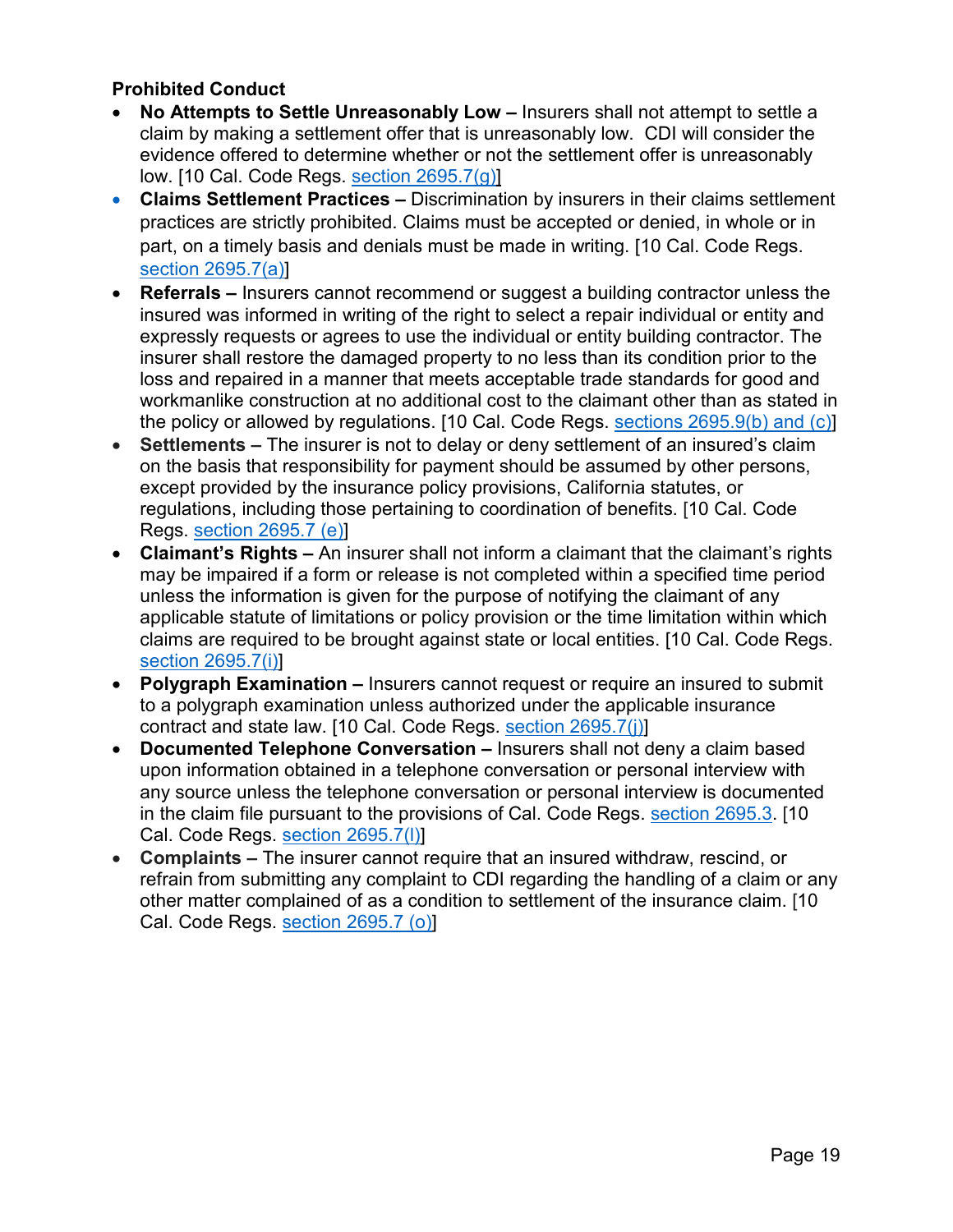**Statute of Limitation –** Except where a claim has been settled by payment, every insurer shall provide written notice of any statute of limitation or other time period requirement upon which the insurer may rely to deny a claim. Such notice shall be given to the claimant not less than sixty (60) days prior to the expiration date; except, if notice of claim is first received by the insurer within that sixty days, then notice of the expiration date must be given to the claimant immediately. With respect to a first party claimant in a matter involving an uninsured motorist, this notice shall be given at least thirty (30) days prior to the expiration date; except, if notice of claim is first received by the insurer within that thirty days, then notice of the expiration date must be given to the claimant immediately. This subsection shall not apply to a claimant represented by counsel on the claim matter. [10 Cal. Code Regs. [section 2695.7\(f\)\]](https://govt.westlaw.com/calregs/Document/IC03B7790D49211DEBC02831C6D6C108E?viewType=FullText&listSource=Search&originationContext=Search+Result&transitionType=SearchItem&contextData=(sc.Search)&navigationPath=Search%2fv1%2fresults%2fnavigation%2fi0ad720f10000016f145b8dbd155da944%3fNav%3dREGULATION_PUBLICVIEW%26fragmentIdentifier%3dIC03B7790D49211DEBC02831C6D6C108E%26startIndex%3d1%26transitionType%3dSearchItem%26contextData%3d%2528sc.Default%2529%26originationContext%3dSearch%2520Result&list=REGULATION_PUBLICVIEW&rank=1&t_T1=10&t_T2=2695.7&t_S1=CA+ADC+s)

**Prompt Payment –** Within 30 days of accepting a claim in whole or in part and, when necessary, upon receipt of a properly executed release, an insurer is to issue payment in the amount that has been accepted by the insurer or otherwise take action to perform its claim obligation. [10 Cal. Code Regs. [section 2695.7\(h\)\]](https://govt.westlaw.com/calregs/Document/IC03B7790D49211DEBC02831C6D6C108E?viewType=FullText&listSource=Search&originationContext=Search+Result&transitionType=SearchItem&contextData=(sc.Search)&navigationPath=Search%2fv1%2fresults%2fnavigation%2fi0ad720f20000016f146dad79fbb02e09%3fNav%3dREGULATION_PUBLICVIEW%26fragmentIdentifier%3dIC03B7790D49211DEBC02831C6D6C108E%26startIndex%3d1%26transitionType%3dSearchItem%26contextData%3d%2528sc.Default%2529%26originationContext%3dSearch%2520Result&list=REGULATION_PUBLICVIEW&rank=1&t_T1=10&t_T2=2695.7&t_S1=CA+ADC+s)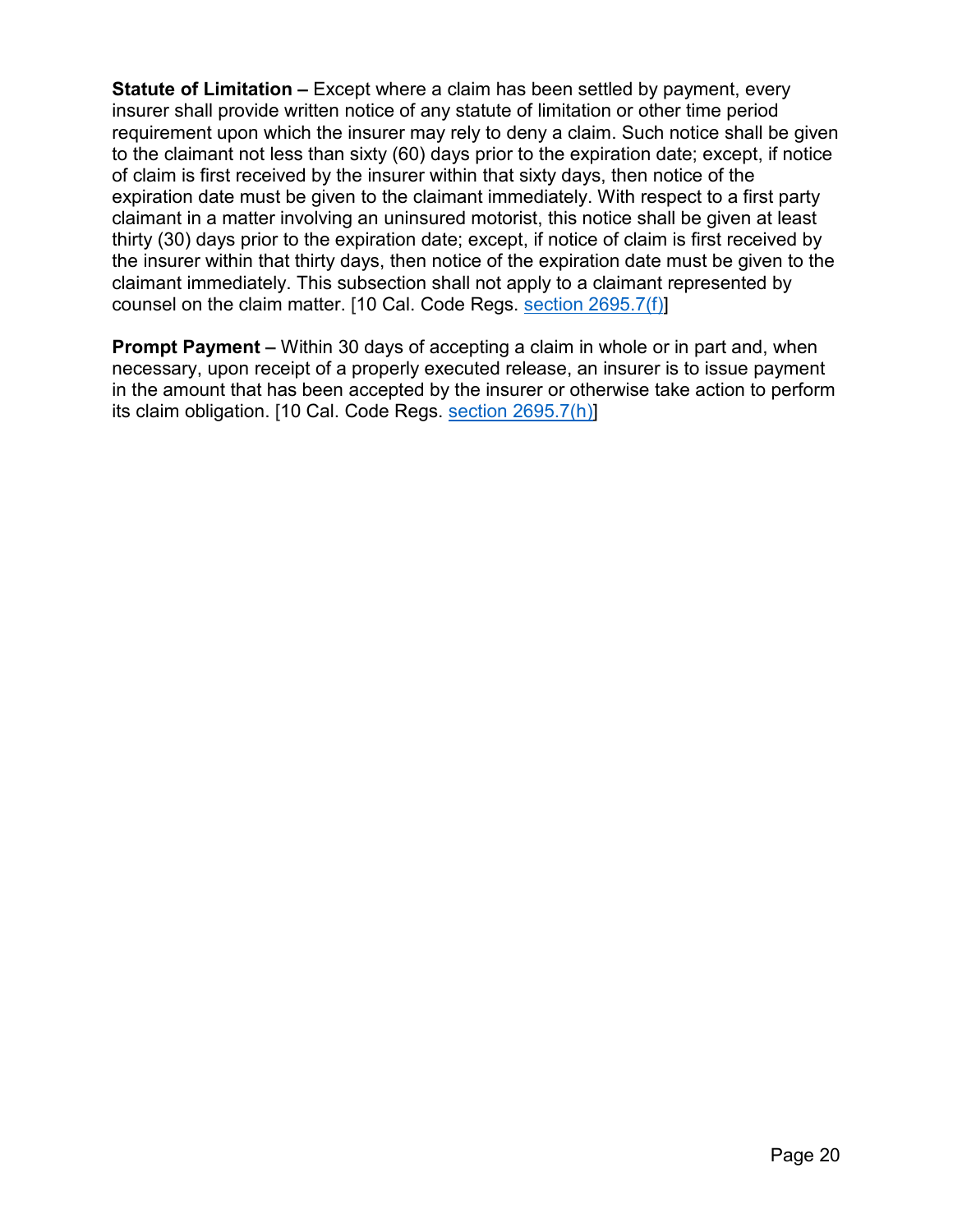#### **California Department of Insurance Enforcement**

CDI is authorized to take a range of enforcement actions against a licensee or an adjuster not licensed in California for the misconduct of the adjusters not licensed in California.

Specifically, Cal. Ins. Code [section 14064.5](https://leginfo.legislature.ca.gov/faces/codes_displaySection.xhtml?lawCode=INS§ionNum=14064.5.) states, in part, the Commissioner may, at any time deny, suspend, or revoke the registration of an adjuster not licensed in California in the event of an emergency situation as declared by the Commissioner where claims arising out of the emergency, catastrophe, disaster, or other similar occurrence are adjusted by an adjuster not licensed in California. The Commissioner may also impose a restricted registration, in the same manner and on the same grounds as the Commissioner may for a license, as set forth in Cal. Ins. Code [sections 14026.5](https://leginfo.legislature.ca.gov/faces/codes_displaySection.xhtml?lawCode=INS§ionNum=14026.5.) to [14028.5,](https://leginfo.legislature.ca.gov/faces/codes_displaySection.xhtml?lawCode=INS§ionNum=14028.5.) inclusive.

In addition, the Commissioner may deny, suspend, revoke, or restrict an adjusting firm's license if an adjuster not licensed in California registered by the firm pursuant to Cal. Ins. Code Section 14022.5 commits an act that would give rise to suspension, revocation, or restriction of the firm's license under Cal. Ins. Code [sections 14038,](https://leginfo.legislature.ca.gov/faces/codes_displaySection.xhtml?lawCode=INS§ionNum=14038.) [14039,](https://leginfo.legislature.ca.gov/faces/codes_displaySection.xhtml?lawCode=INS§ionNum=14039.) or [14061](https://leginfo.legislature.ca.gov/faces/codes_displaySection.xhtml?lawCode=INS§ionNum=14061.) to [14064,](https://leginfo.legislature.ca.gov/faces/codes_displaySection.xhtml?lawCode=INS§ionNum=14064.5.) inclusive.

Similarly, Cal. Ins. Code [section 14065](http://leginfo.legislature.ca.gov/faces/codes_displaySection.xhtml?lawCode=INS§ionNum=14065.) states, in part, that the Commissioner, in lieu of suspending or revoking a license issued under this chapter for violations of Cal. Ins. Code [sections 14061,](http://leginfo.legislature.ca.gov/faces/codes_displaySection.xhtml?lawCode=INS§ionNum=14061.) [14063,](http://leginfo.legislature.ca.gov/faces/codes_displaySection.xhtml?lawCode=INS§ionNum=14063.) [14064,](http://leginfo.legislature.ca.gov/faces/codes_displaySection.xhtml?lawCode=INS§ionNum=14064.) and [14064.5,](http://leginfo.legislature.ca.gov/faces/codes_displaySection.xhtml?lawCode=INS§ionNum=14064.5.) may impose a civil penalty not to exceed five hundred dollars (\$500) upon a licensee, if the Commissioner determines that a penalty better serves the purposes of this law.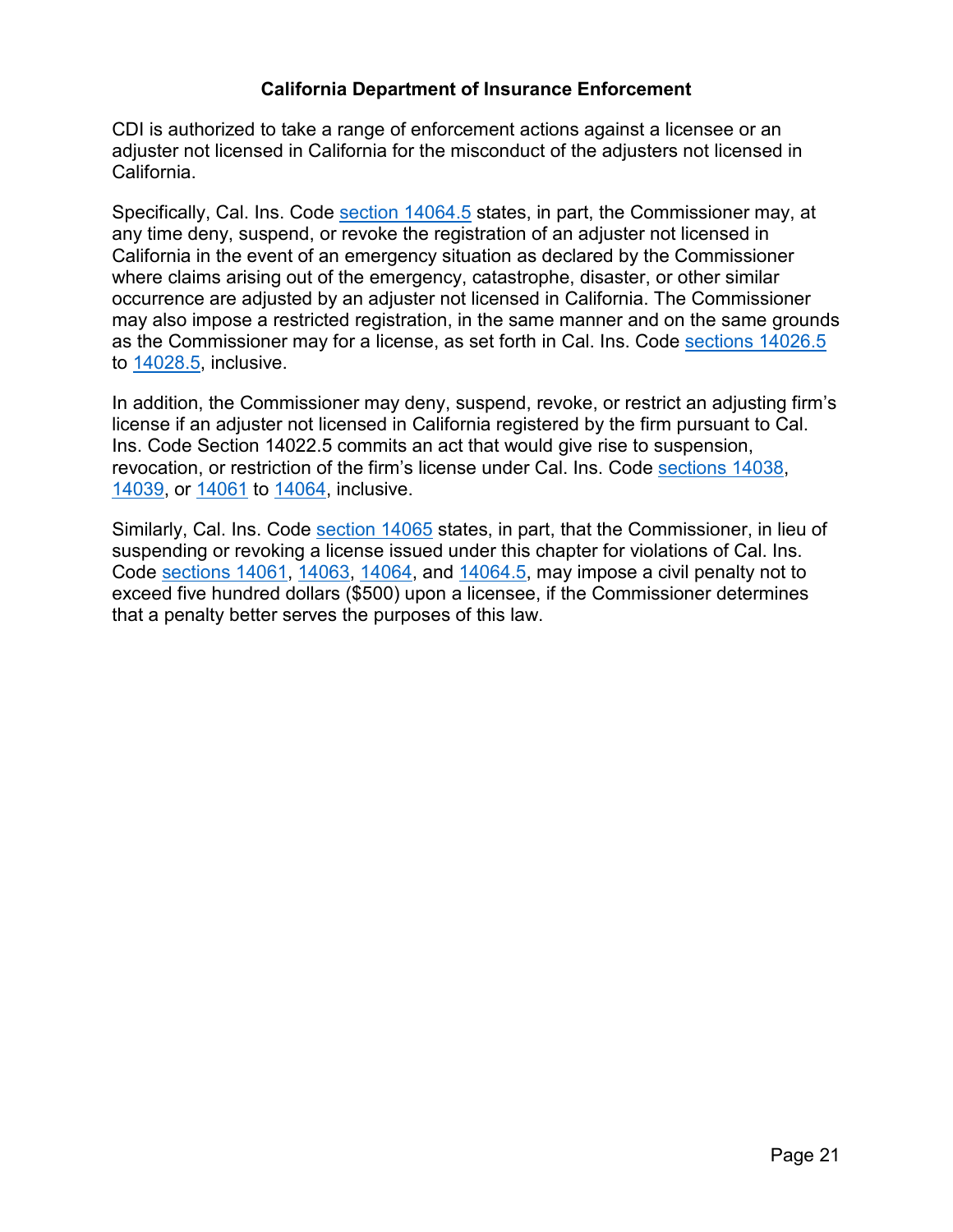## **Additional Adjuster Training**

#### **Insurance Adjuster Training for Evaluating Earthquake Damage**

California Insurance Code (Cal. Ins. Code) [section 10089.3](http://leginfo.legislature.ca.gov/faces/codes_displaySection.xhtml?lawCode=INS§ionNum=10089.3.) and Title 10, California Code of Regulations (10 Cal. Code Regs.) [section 2695.42](https://govt.westlaw.com/calregs/Document/IC93019A0D49211DEBC02831C6D6C108E?viewType=FullText&listSource=Search&originationContext=Search+Result&transitionType=SearchItem&contextData=(sc.Search)&navigationPath=Search%2fv1%2fresults%2fnavigation%2fi0ad7140a0000016f57bd29a0df73d3af%3fNav%3dREGULATION_PUBLICVIEW%26fragmentIdentifier%3dIC93019A0D49211DEBC02831C6D6C108E%26startIndex%3d1%26transitionType%3dSearchItem%26contextData%3d%2528sc.Default%2529%26originationContext%3dSearch%2520Result&list=REGULATION_PUBLICVIEW&rank=1&t_T1=10&t_T2=2695.42&t_S1=CA+ADC+s) state insurers are required to provide training regarding the handling of earthquake claims to insurance adjusters who evaluate earthquake claims for or on behalf of the insurer. The insurer may provide the training directly or have the training provided by another entity. In addition, the insurer is required to ensure that the course of instruction meets all requirements set forth in this Section. An adjuster trained and accredited by one insurer is be deemed accredited in order to adjust claims for a different insurer unless such insurer includes additional requirements. The content of the training required shall include the following topics:

(a) The California Fair Claims Settlement Practices Regulations: 10 Cal. Code Regs. [sections 2695.1 - 2696.14,](http://www.insurance.ca.gov/01-consumers/130-laws-regs-hearings/05-CCR/fair-claims-regs.cfm) inclusive. Demonstration of compliance with the annual training and certification requirements of 10 Cal. Code Regs. [section 2695.6](http://www.insurance.ca.gov/01-consumers/130-laws-regs-hearings/05-CCR/fair-claims-regs.cfm#certification) shall satisfy an insurance adjuster's training requirements prescribed by this subsection.

(b) Determination of Scope of Loss: Adjusters shall be trained how to conduct a thorough examination of the property



to be inspected, including, but not limited to: attics, crawlspaces, roofs, chimneys, foundations, and structural areas. The adjuster shall be trained how to make a complete listing of all recent earthquake damage. Training shall include building code upgrade issues and procedures to be followed if additional hidden earthquake damage is found after repair of earthquake damage has begun.

(c) Loss Estimation Techniques: Adjusters shall be trained how to create or obtain an accurate estimate of all covered earthquake damage. The adjuster shall be trained regarding the appropriate level of detail to be contained in the estimate and the documentation necessary to support the estimate. Adjusters shall be trained to reevaluate the estimate if the actual costs of repair differ from the costs listed on the original estimate.

(d) Determination of Necessity for Engineer or Expert: Adjusters shall be trained how to evaluate visible damage and indicia of hidden damage to determine when to consult with an engineer or other expert.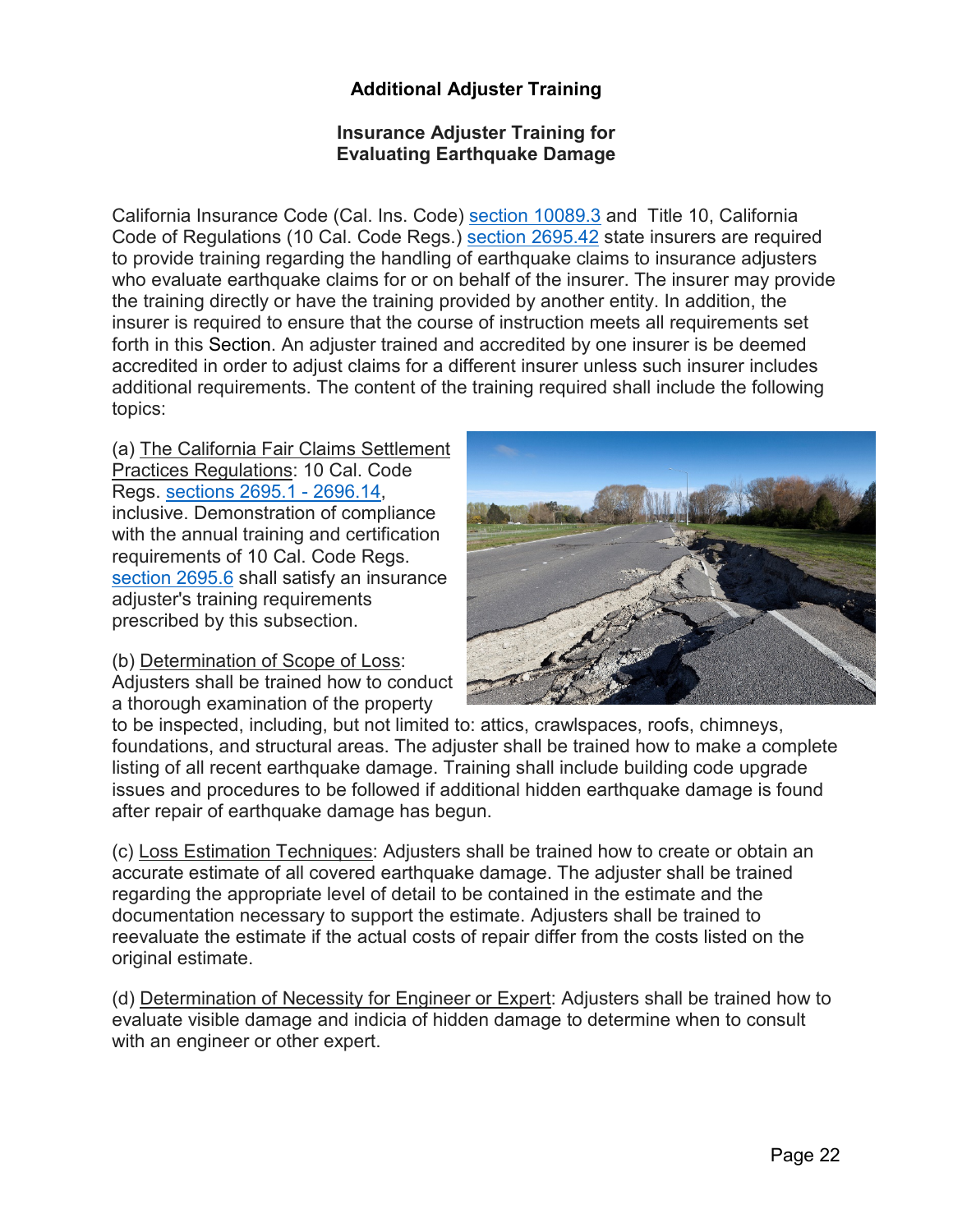(e) California Department of Insurance Earthquake Mediation Program: Adjusters shall receive training regarding the Earthquake Claims Mediation Program of the California Department of Insurance set forth at Cal. Ins. Code [section 10089.70](http://leginfo.legislature.ca.gov/faces/codes_displaySection.xhtml?lawCode=INS§ionNum=10089.70.) and 10 Cal. Code Regs. sections 2696.1 [through 2696.10.](https://govt.westlaw.com/calregs/Search/Results?transitionType=Default&contextData=%28sc.Default%29&t_T1=10&t_T2=2696&t_S1=CA%20ADC%20s&Page=1&SearchId=i0ad7140b0000016f57c902ae5a0af213&query=advanced%3A%20CI%28%2210%20CA%20ADC%20s%202696%22%29&Template=Find)

(f) Assessment of Damage to Concrete Surfaces and Foundations: Adjusters shall be trained on the basic techniques used to determine the difference between preexisting cracks in the concrete of structures and new cracks caused by an earthquake. Complete training pursuant to this subsection shall include methodology for determining when repair or replacement of the concrete is appropriate and proper methods for concrete repair including, but not limited to, injected epoxy methods.

(g) Subsequently Discovered Earthquake Damage: Adjusters shall be trained on the basic requirements of current law regarding the obligation of the insurer to investigate any earthquake damage that is discovered or reported and when it may be appropriate to seek legal counsel to assist in making this determination.

(h) Programs Designed to Assist Earthquake Victims: Adjusters shall be trained regarding the existence of United States Small Business Administration and Federal Emergency Management Agency or other similar programs intended to assist earthquake victims. Training pursuant to this subsection shall include an overview of these programs and deadlines, and how these programs and deadlines interact with the underlying earthquake insurance claim.

\_\_\_\_\_\_\_\_\_\_\_\_\_\_\_\_\_\_\_\_\_\_\_\_\_\_\_\_\_

For more information, please review the following California Earthquake Authority web link:<https://www.earthquakeauthority.com/Insurance-Professionals/For-Adjusters>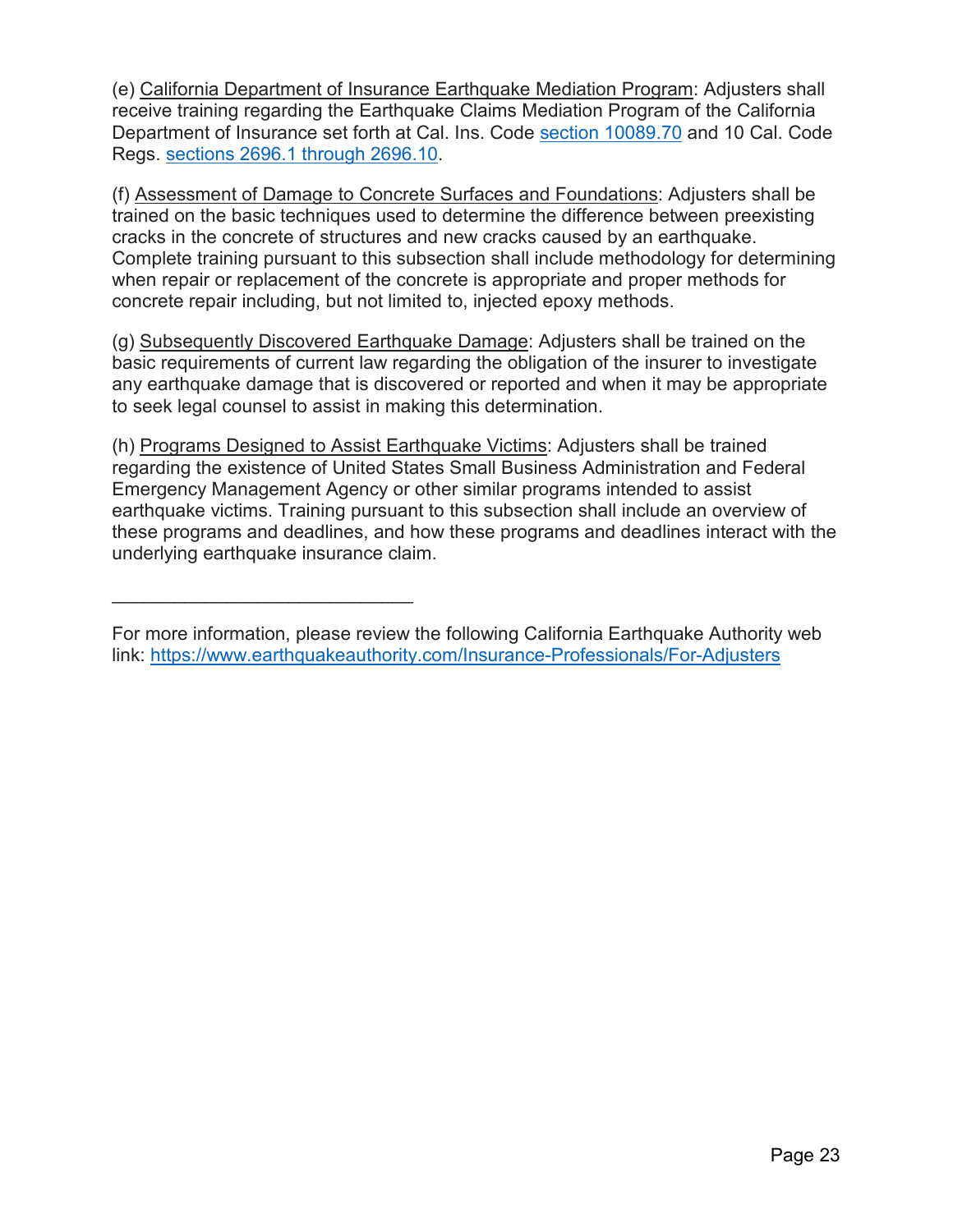## **Additional Adjuster Training**

#### **Flood Training National Flood Insurance Program**

The Federal Emergency Management Agency (FEMA) requires all insurance adjusters who adjust flood losses for the National Flood Insurance Program (NFIP) to be NFIP flood certified. The following are FEMA's adjustment standards and requirements that clarify NFIP expectations of flood adjusters [\(NFIP Claims Manual\)](https://www.fema.gov/sites/default/files/2020-07/fema_nfip_claims-manual_2020.pdf).

#### **Adjuster Authority**

FEMA expects every adjuster handling NFIP flood losses:

• To understand and communicate to the policyholders that the adjuster does not have the authority to approve or deny a claim but should explain the policy to the policyholder and make recommendations to the insurer.



• To understand that all adjustments are only recommendations and subject to review by the NFIP insurer.

Important: Adjusters should follow the insurer's guidelines; however, any questions requiring clarification should be forwarded through their internal chain of command.

#### **NFIP Knowledge**

FEMA expects every adjuster handling NFIP flood losses:

• To know the provisions of the applicable Standard Flood Insurance Policy (SFIP) forms and the Group Flood Insurance Policy (GFIP);

• To know the coverage interpretations issued by FEMA and explained at the NFIP Claims Presentations;

• To communicate the coverage and limitations to policyholders during the inspection;

• To adjust all claims in compliance with these provisions; and

• To help the policyholder to document their loss as completely and accurately as reasonably possible.

#### **Required NFIP Adjuster Authorization**

Independent adjusters must register with the NFIP Bureau and Statistical Agent **(**BSA) to adjust flood losses for NFIP insurers and possess an active Flood Control Number (FCN). Adjusters must have the qualifications noted below and attend an annual NFIP claims presentation to become a registered adjuster or to maintain active status. The NFIP BSA verifies credentials before an adjuster receives a Flood Control Number (FCN).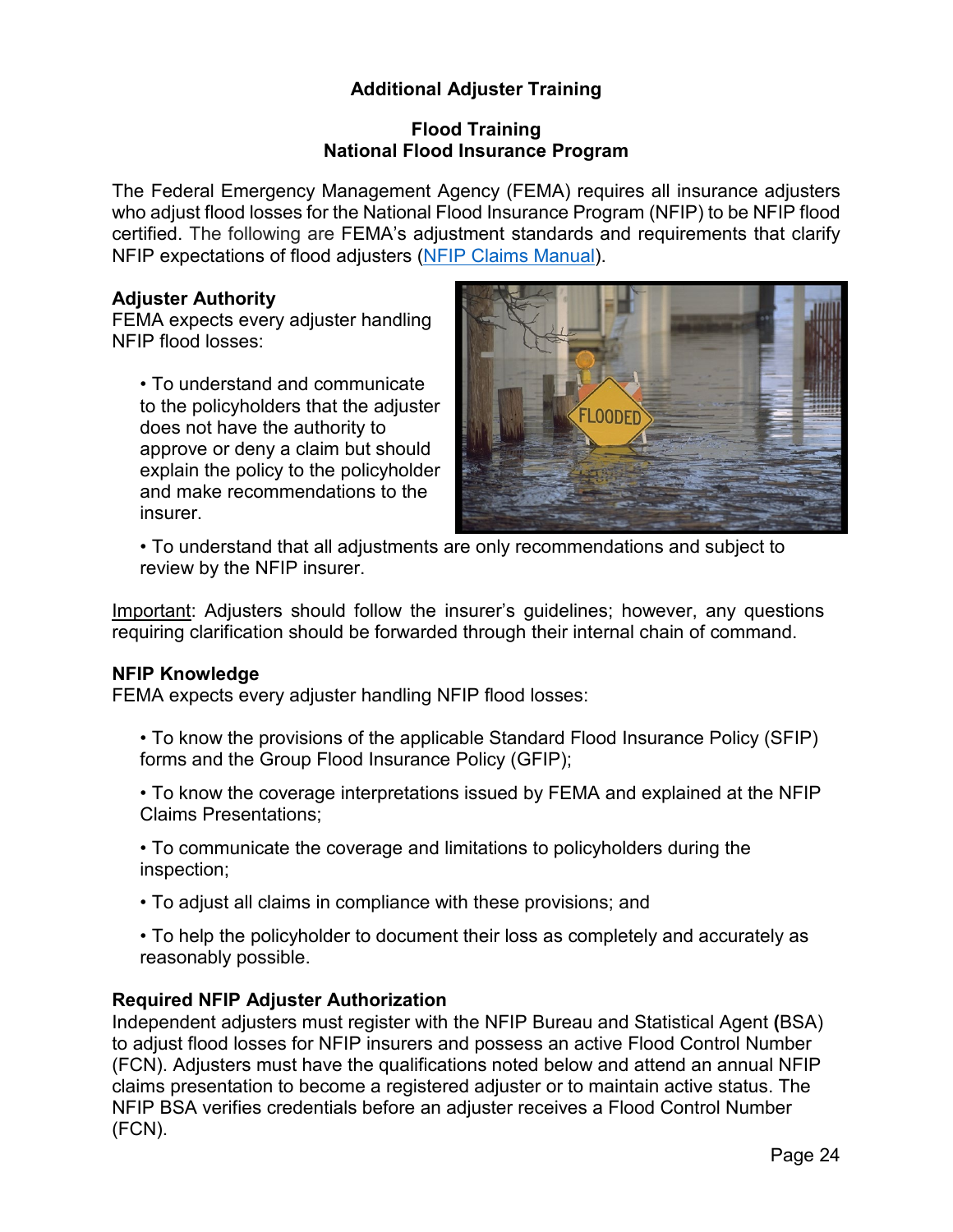FEMA holds annual NFIP claims presentations to keep the adjusting community current on claims procedures and guidance required to adjust losses under the three forms of the SFIP.

## **Adjuster Qualifications**

The NFIP requires adjusters to have different levels of qualifications to adjust different property types.

| <b>Authorization Requirements Authorization Requirements</b><br><b>Property Type</b> |                                                                                                        |  |
|--------------------------------------------------------------------------------------|--------------------------------------------------------------------------------------------------------|--|
| Residential,                                                                         | • Have at least four consecutive years of full-time property loss                                      |  |
| Manufactured                                                                         | adjusting experience.                                                                                  |  |
| Home, Travel                                                                         | • Be capable of preparing an accurate scope of damage and                                              |  |
| Trailer, and                                                                         | dollar estimate to                                                                                     |  |
| Commercial                                                                           | \$50,000 for manufactured homes and travel trailers,<br>$\bullet$                                      |  |
| Losses                                                                               | \$250,000 for residential losses, and up to \$500,000 for                                              |  |
|                                                                                      | commercial losses.<br>$\bullet$                                                                        |  |
|                                                                                      | Attend the annual NFIP claims presentation.<br>• Demonstrate knowledge of the SFIP and NFIP adjustment |  |
|                                                                                      | criteria for all policy forms.                                                                         |  |
|                                                                                      | Have expert knowledge of manufactured home and travel<br>$\bullet$                                     |  |
|                                                                                      | trailer construction and valuation.                                                                    |  |
|                                                                                      | Be familiar with Increased Cost of Compliance coverages<br>٠<br>and criteria.                          |  |
|                                                                                      | • The NFIP encourages adjusters to have Errors and                                                     |  |
|                                                                                      | Omissions (E & O) insurance coverage. Some Write Your                                                  |  |
|                                                                                      | Own (WYO) Companies require adjusters assigned to their                                                |  |
|                                                                                      | claims to have $E \& O$ coverage.                                                                      |  |
| Large Commercial                                                                     | • Have at least five consecutive years of full-time large-loss                                         |  |
| and RCBAP                                                                            | property adjusting experience.                                                                         |  |
| Losses                                                                               | • For large commercial losses, be capable of preparing an                                              |  |
|                                                                                      | accurate scope of damage and dollar estimate of \$500,000 or<br>more.                                  |  |
|                                                                                      | • For Residential Condominium Building Association Policy                                              |  |
|                                                                                      | (RCBAP), be capable of preparing an accurate scope of                                                  |  |
|                                                                                      | damage and dollar estimate of \$1,000,000 or more.                                                     |  |
|                                                                                      | • Attend the annual NFIP claims presentation.                                                          |  |
|                                                                                      | • Provide written recommendations from three insurance                                                 |  |
|                                                                                      | company supervisors or claims management personnel. The                                                |  |
|                                                                                      | recommendations must reflect adjusting experience only.                                                |  |
|                                                                                      | The NFIP encourages adjusters to have Errors and<br>$\bullet$                                          |  |
|                                                                                      | Omissions (E & O) insurance coverage. Some WYO                                                         |  |
|                                                                                      | Companies require adjusters assigned to their claims to have                                           |  |
|                                                                                      | E & O coverage.                                                                                        |  |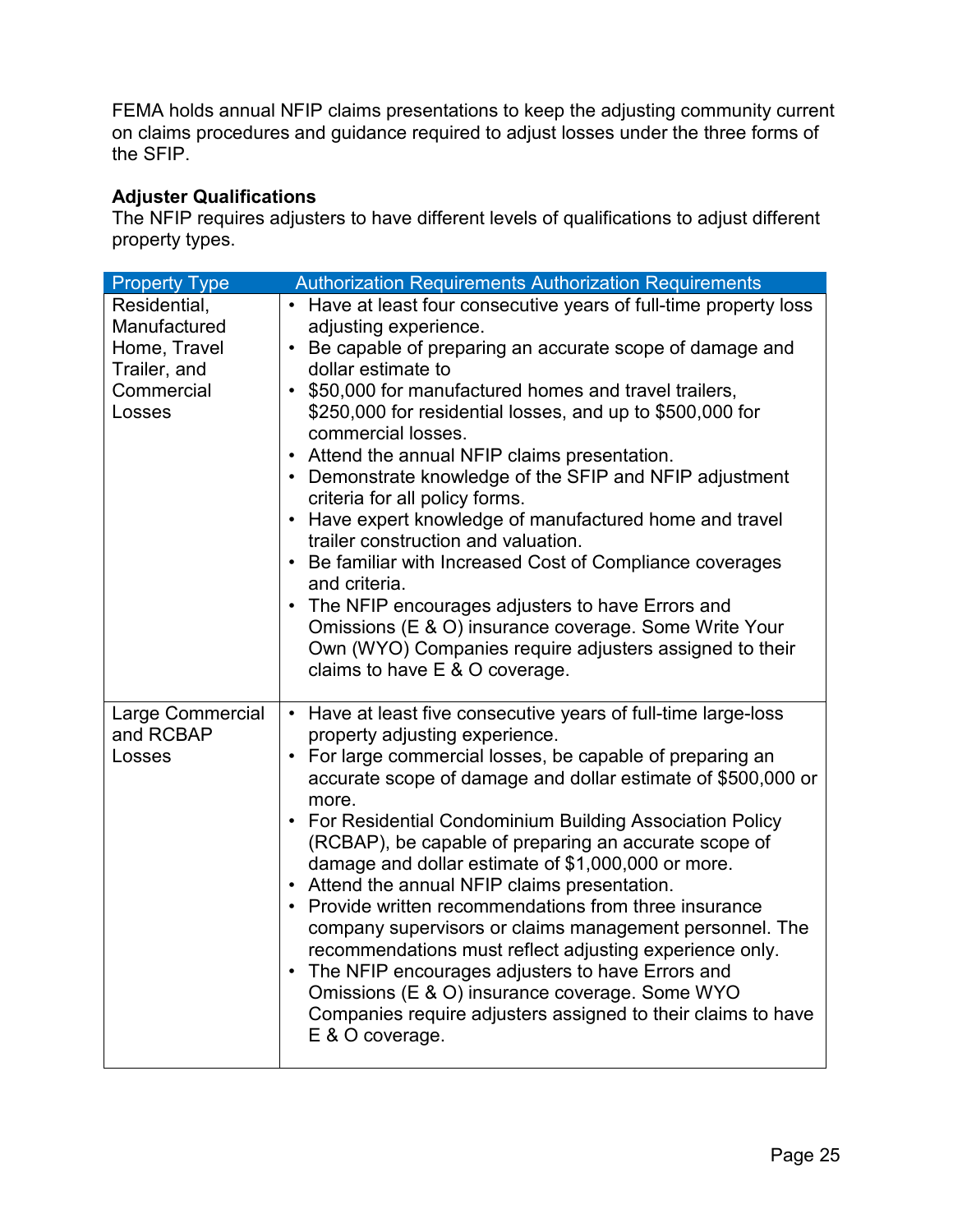#### **Adjuster Authorization Process**

NFIP recognizes that specialized knowledge is required for an adjuster to adjust NFIP losses. Adjusters must know the differences between the SFIP forms and differences with private industry property insurance forms. They must know the interpretations of coverage made by FEMA and the unique reporting requirements of the NFIP.

#### **NFIP BSA**

The NFIP, through its NFIP BSA, issues FCNs and maintains a database of active authorized independent flood adjusters and inactive flood adjusters. The NFIP BSA also maintains records of the date and location of adjusters' attendance at an annual NFIP Claims Presentation, or attendance at a FEMA-approved claims presentation conducted by independent adjusting firms or WYO Companies.

#### **WYO Staff Adjusters**

WYO Companies can use staff adjusters to adjust their flood losses. Though not required, FEMA encourages WYO staff adjusters handling flood claims to have an FCN and to attend an annual NFIP claims presentation.

#### **Adjuster Registration**

The Adjuster Registration Application contains five registration categories. Adjusters can register for any or all categories if they meet adjuster qualification requirements. The categories are:

- Residential
- Manufactured (Mobile) Home/Travel Trailer
- Small Commercial (<\$100,000)
- Large Commercial (\$100,001 \$500,000)
- Condominium (RCBAP)

New applicants and adjusters seeking upgrades to their existing registration must submit a completed Adjuster Registration Application to the NFIP BSA via any of the following methods:

E-mail: [NFIPAdjusterMailbox@fema.dhs.gov](mailto:NFIPAdjusterMailbox@fema.dhs.gov)

Mail: NFIP BSA, PO Box 310, Lanham, MD 20703-0310

Adjusters seeking to maintain their active registered status do not need to submit an application. The NFIP BSA will automatically renew previously registered adjusters when they attend an annual NFIP Claims Presentation for the current calendar year.

The NFIP BSA will email new adjusters and adjusters who request an upgrade to their classification of the approval or denial of their application. All approved adjusters who attend the annual NFIP claims presentation receive an emailed FCN card confirming their registration to handle NFIP flood claims.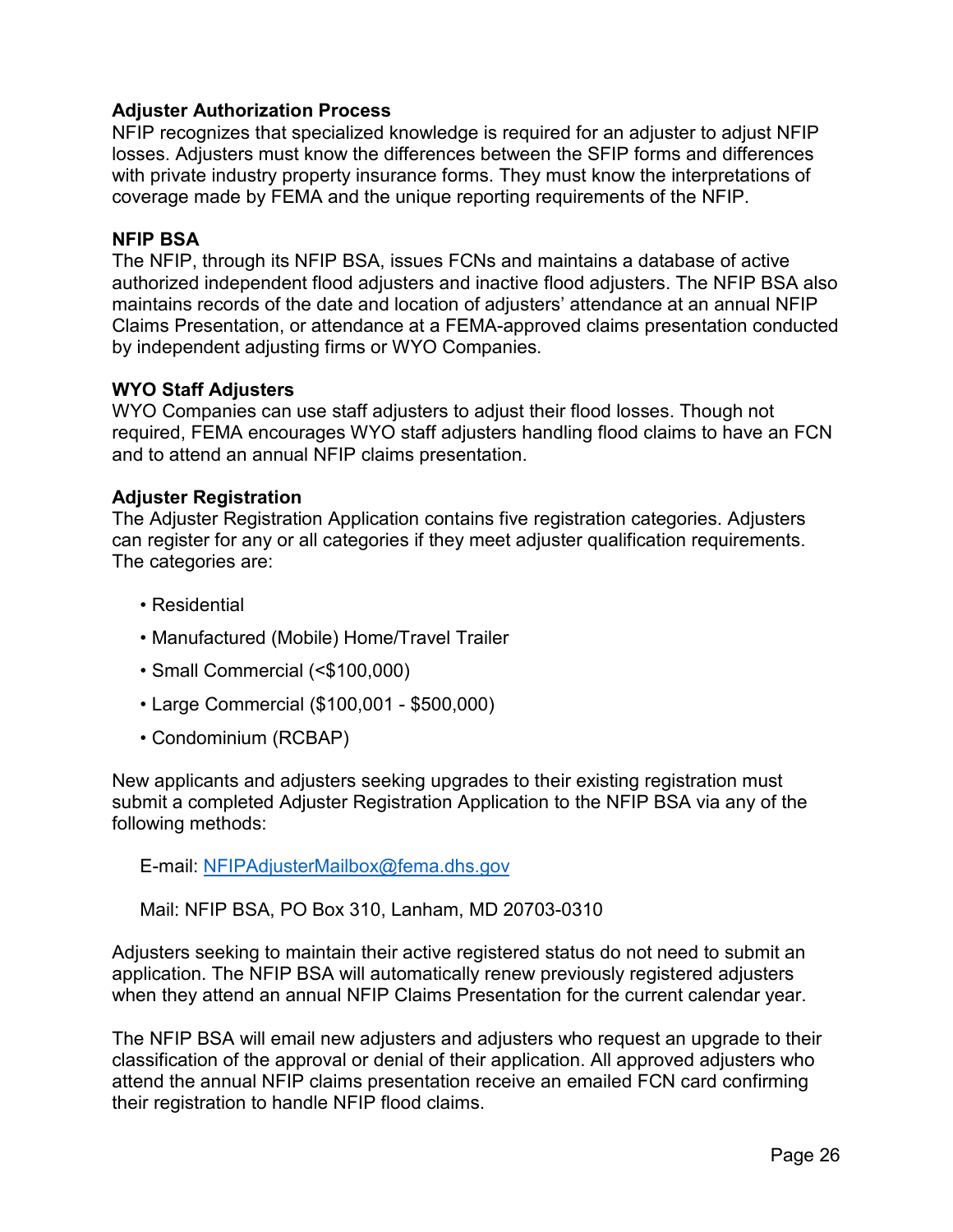Important: Adjusters who do not attend an annual NFIP Claims Presentation become inactive and cannot adjust flood claims until they attend an approved NFIP claims presentation and are reactivated.

## **Consumer Service Standards Be Professional**

- Claims professionals to respond promptly to telephone inquiries, be available to answer questions, update the policyholder about the status of their claim, and present clear and correct information about their claim.
- Claims professionals to include all allowances payable in the policy in the estimate. NFIP coverage differs from other insurance policies; therefore, claims professionals may need to spend additional time addressing differences with the policyholder.
- Claims professionals to explain coverage early in the claim process in a clear manner. For example, post-FIRM elevated building and basement coverage can confuse the policyholder and require additional explanation.
- Claims professionals to inform the policyholder of the exclusions in the SFIP and the steps necessary to pay their claim promptly.
- Claims professionals to be considerate of the policyholder's time, keep appointments, and honor their commitments.
- NFIP adjusters to review and explain the building estimate and proactively assist policyholders with the contents claim and proof of loss.
- NFIP examiners to confirm that all payment recommendations made by the adjuster are in line with the SFIP.

## **Be Prepared**

- Claims professionals to have their resources on hand and to understand all three SFIP forms: Dwelling, General Property, and RCBAP and the GFIP. All claims professionals must have a good command of the SFIP and its application of coverages so they can successfully support the policyholder.
- Claims professionals to ensure adjusting software is calibrated correctly for the geographic area where the loss occurred and accounts for post-disaster and property-specific issues.
- Claims professionals to offer an advance payment to the policyholder with an eligible claim and always check for new guidance on advance payments.
- Claims professionals to know when to engage outside professional services on adjustments and, when necessary, seek the appropriate authorization in a timely manner.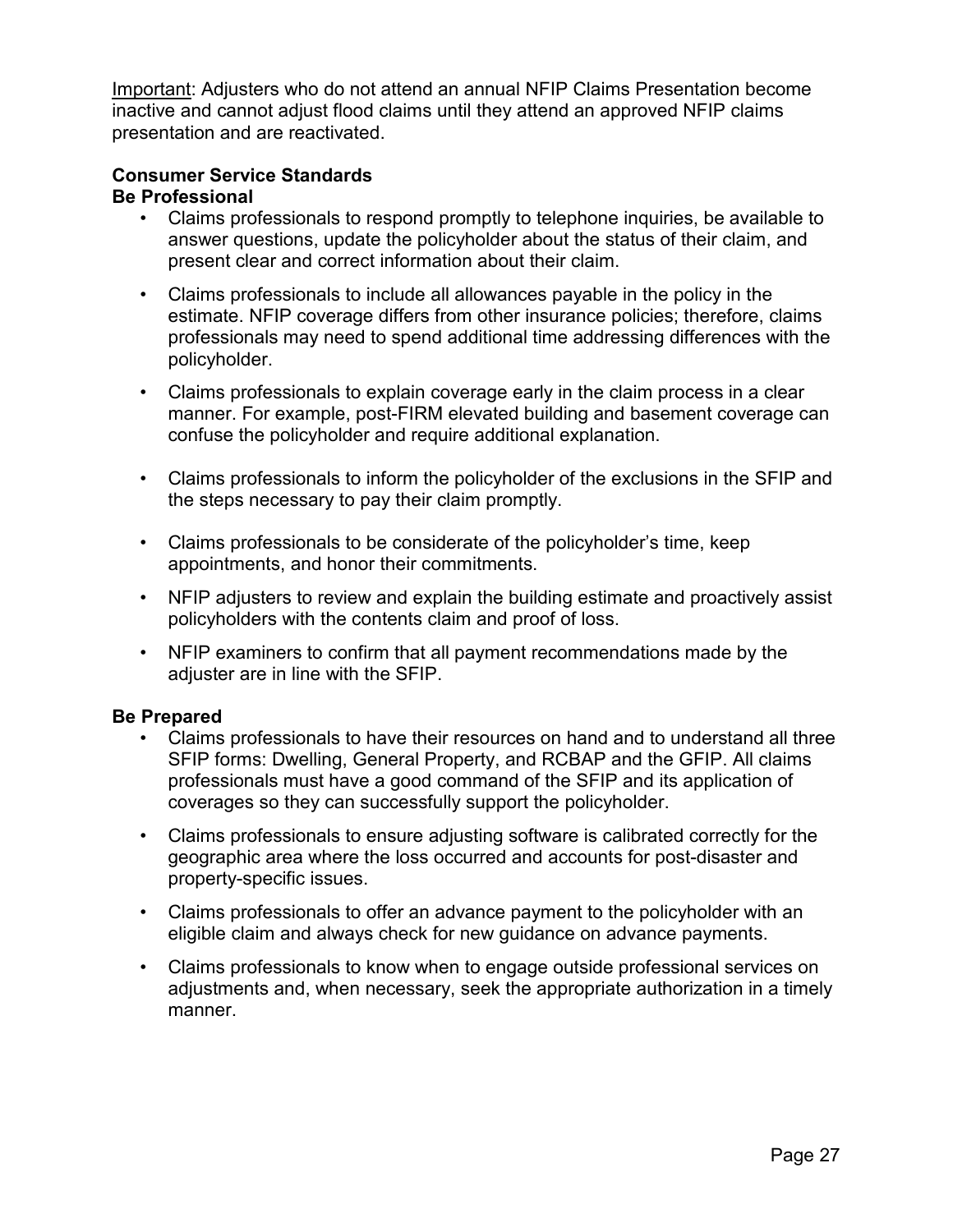#### **Be Compassionate**

- Claims professionals to remember the flood loss may create a traumatic experience and response by the policyholder. Claims professionals often work with people under stress and should recognize this and create a positive policyholder claims experience.
- Claims professionals to be flexible based on the circumstances affecting the policyholder. This may mean making reasonable changes to accommodate the needs of the policyholder when it comes to inspecting the loss, discussing the claim, and returning phone calls.

#### **Independent Adjuster Registration and Code of Conduct**

Adjuster trainees and experienced adjusters must hold an active registration and FCN to work flood claims for the NFIP. Only properly registered adjusters can perform flood claim inspections in their approved category displayed on the FCN card.

#### **Code of Conduct**

FEMA is committed to the core values of compassion, fairness, integrity, and respect. By handling NFIP claims, claims professionals agree to adhere to these principles of conduct:

All individuals handling NFIP claims will maintain the highest standards of honesty, impartiality, character, and conduct to ensure the proper performance of NFIP business and the continued trust and confidence of the NFIP policyholders. Claims professionals must conduct themselves with courtesy and integrity, a deep sense of responsibility for policyholder trust, and promptness in dealing with and serving the policyholder. Claims professionals will display a standard of professional behavior that reflects positively upon and will be a credit to both themselves and the NFIP.

FEMA does not accept any professional conflict of interest. Any independent adjuster or adjusting firm who performs work on behalf of the NFIP or registered in the Flood Adjuster Capacity Program (FACP), may not work in any capacity that provides support, inspections, consulting, or estimating, for or as a public adjuster (licensed or not), or to provide representation adverse to the NFIP. Adjusters also may not adjust claims for a property in which the adjuster (or immediate family member) owns an interest, nor can an adjuster accept any money from a third party to steer business to a specific firm or individual. Adjusters and adjusting firms may not accept monetary or non- monetary incentives from policyholders. If a conflict is identified, an adjuster's registration will be deferred for one year to ensure interests have ended and will not reoccur. In addition, the use of the FCN for any purpose other than adjusting a flood insurance claim on behalf of an NFIP insurer (WYO companies and NFIP Direct) is improper and, furthermore, may result in immediate suspension or revocation of the FCN. FEMA may refer improper usage of the FCN to investigators as necessary to protect the integrity of the NFIP.

#### **Complaint Handling**

When FEMA receives a complaint asserting a violation of the Code of Conduct, an investigation is required to confirm the validity of the complaint. WYO companies, NFIP Direct, and adjusting firms also have an obligation to protect the integrity of the NFIP. When a WYO company, NFIP Direct, or adjusting firm becomes aware of a violation,